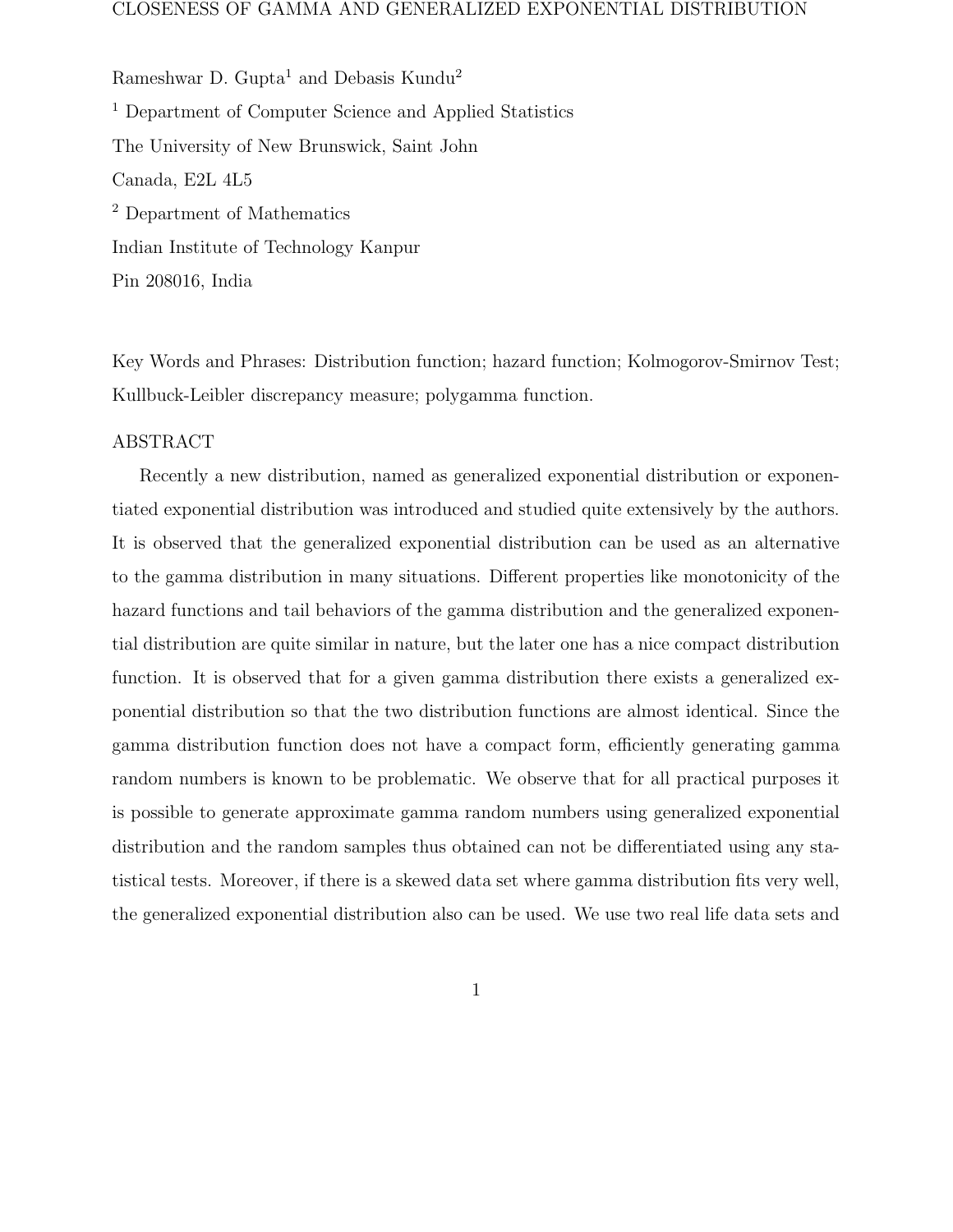observe that the fitted distribution functions are 'almost identical' in many respects in both the cases.

#### 1. INTRODUCTION

Recently a new distribution, named as generalized exponential  $(GE)$  distribution or exponentiated exponential distribution was introduced and studied quite extensively by the authors in a series of papers (Gupta and Kundu; 10, 11, 12, 13). The two-parameter  $GE$ distribution has the following distribution function;

$$
F(x; \alpha, \lambda) = (1 - e^{-\lambda x})^{\alpha}; \qquad \alpha, \lambda, x > 0.
$$
 (1.1)

It has a density function

$$
f(x; \alpha, \lambda) = \alpha \lambda (1 - e^{-\lambda x})^{\alpha - 1} e^{-\lambda x}, \qquad (1.2)
$$

survival function

$$
S(x; \alpha, \lambda) = 1 - (1 - e^{-\lambda x})^{\alpha}, \qquad (1.3)
$$

and a hazard function

$$
h(x; \alpha, \lambda) = \frac{\alpha \lambda (1 - e^{-\lambda x})^{\alpha - 1} e^{-\lambda x}}{1 - (1 - e^{-\lambda x})^{\alpha}}.
$$
\n(1.4)

Here  $\alpha$  is the shape parameter and  $\lambda$  is the scale parameter. When the shape parameter  $\alpha$ equals 1 it coincides with the 1-parameter exponential distribution. Therefore,  $GE$  distribution is a generalization of an 1-parameter exponential distribution having a shape parameter  $\alpha$ . It is observed by Gupta and Kundu (10) that the two-parameter GE distribution can be used quite effectively in analyzing many skewed lifetime data, and the properties of the two-parameter GE distribution are quite close to the corresponding properties of the twoparameter gamma distribution. Both the gamma and the GE distributions have concave densities. The GE density is unimodal with mode at  $\frac{1}{\lambda}ln(\alpha)$  (a function of  $\alpha$ ) for  $\alpha > 1$  and it is reverse 'J' shaped for  $\alpha < 1$  just like gamma density. The mean of both distributions diverges to  $\infty$  as the shape parameter goes to  $\infty$ . The two-parameter GE distribution can also have increasing and decreasing hazard rates depending on the shape parameter. If the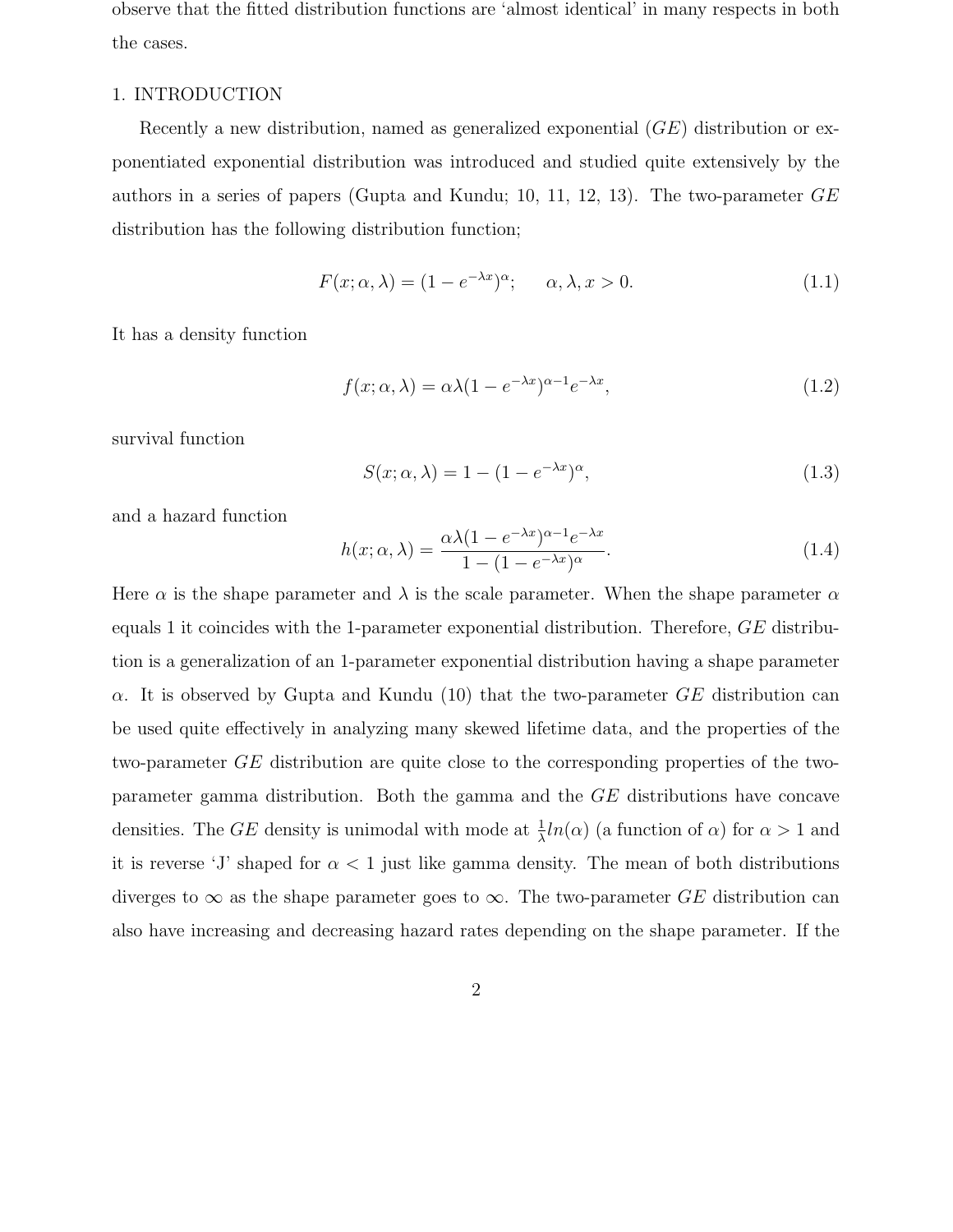shape parameter is greater than one then for both gamma and GE hazard rates increase from 0 to  $\lambda$  and if the shape parameter is less than one they decrease from  $\infty$  to  $\lambda$ . The tail behavior of the two distributions are also quite similar.

Some of the dissimilarities of the two distributions are as follows (see Gupta and Kundu (10)). Unlike gamma distribution, the distribution function, the density function, survival function and the hazard function of a GE distribution have convenient representations. The variance of the gamma distribution goes to  $\infty$  as the shape parameter increases whereas the variance of the GE distribution goes to a constant  $\frac{\pi^2}{6\lambda^2}$  as  $\alpha$  tends to  $\infty$ . The gamma density almost becomes symmetric as the shape parameter increases and it can be seen that the skewness converges to zero as  $\alpha$  increases unlike GE distribution. For GE, it is observed that the skewness does not go to zero as  $\alpha$  increases, in fact the limiting value of the skewness is approximately 1.1395. It shows that even if  $\alpha$  becomes very large the GE density always remains skewed.

Since the gamma distribution function does not have a simple form, it is well known (Johnson (15), Johnson, Kotz and Balakrishnan (16)) that generating pseudo random numbers from a gamma distribution is not very simple. There are several techniques available in the literature for generating pseudo gamma deviates. The well known ones are by Ahrens and Dieter  $(1)$ , Atkinson  $(2)$ , Cheng  $(4)$ , Cheng and Feast  $(5, 6)$ , Devroye  $(7)$ , Fishman (8), Greenwood (9), Marsaglia (18), Schmeiser and Lal (19) and Tadikamalla (20, 21). For comparison and comments on the different methods see Tadikamalla and Johnson (22). Interestingly, most of the methods are mainly based on acceptance-rejection principle or some of its variants and all of them have their own drawbacks, see Johnson, Kotz and Balakrishnan (16). None of the methods work well for the entire range of the shape parameter. One needs different generators for different ranges of the shape parameter.

Since the two distributions have so many common properties, we felt that for a given a gamma distribution, at least within a certain range of the shape parameter where the gamma density function is not symmetric, there might exists a GE distribution which is very close to that gamma distribution. If there exists such a GE distribution, it can be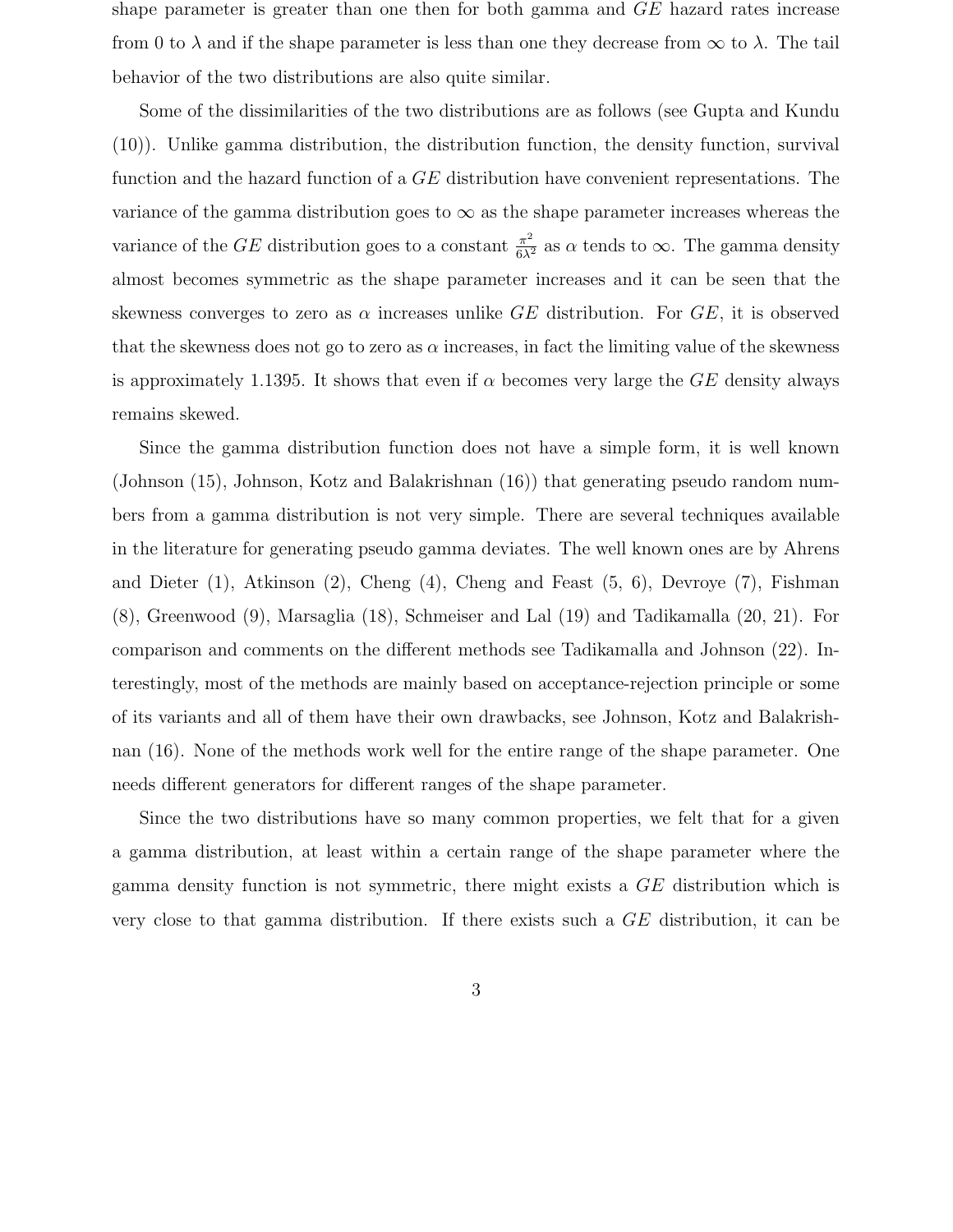useful in two different ways. First of all since the generation of gamma random deviates are always problematic, we can use the GE random deviate generator to generate approximate gamma random deviates at least if the shape parameter is within a range. Secondly for a skewed data if gamma can be fitted well to a given data set then it is expected that GE also should fit well to the same data set. Since the estimation of the GE parameters are easier compared to the gamma parameter estimation (see Gupta and Kundu (11, 12)), we can use GE distribution in place of the gamma distribution in data analysis also.

The main aim of this paper is to examine whether for a given gamma distribution, there exists a GE distribution which for all practical purposes is identical to the gamma distribution. The natural questions are how do we approximate a gamma distribution by a GE distribution and also how good is the approximation? Also if it is possible to approximate a gamma distribution by a  $GE$  distribution for a certain range of the shape parameter, what should be that range? We answer all these questions in the present paper. In approximating the gamma distribution by a GE distribution, we equate their two moments and their two L-moments (See Hosking (14) for details). The L-moments of any distribution are analogous to the conventional moments but they are based on quantiles and they can be estimated by the linear combinations of order statistics, i.e. by L-statistics. Let  $Z$  be any random variable having finite first moment and let  $Z_{1:n} \leq \ldots \leq Z_{n:n}$  be the order statistics of a random sample of size n drawn from the distribution of  $Z$ . Then the L-moments of  $Z$  are defined as follows;

$$
\lambda_r = \frac{1}{r} \sum_{k=0}^{r-1} (-1)^k {r-1 \choose k} E(Z_{r-k:r}), \qquad r = 1, 2, \dots,
$$

see Hosking (14). L-moments have the theoretical advantages over the conventional moments of being able to characterize a wider range of distributions and, when estimated from a sample, of being more robust to the presence of outliers in the data. Unlike usual moment estimates, the parameter estimates obtained from L-moments are sometimes more accurate in small samples than even the maximum likelihood estimates. The moments and the Lmoments of gamma and GE distributions will be provided in the next section.

The rest of the paper is organized as follows. In section 2, we give different notations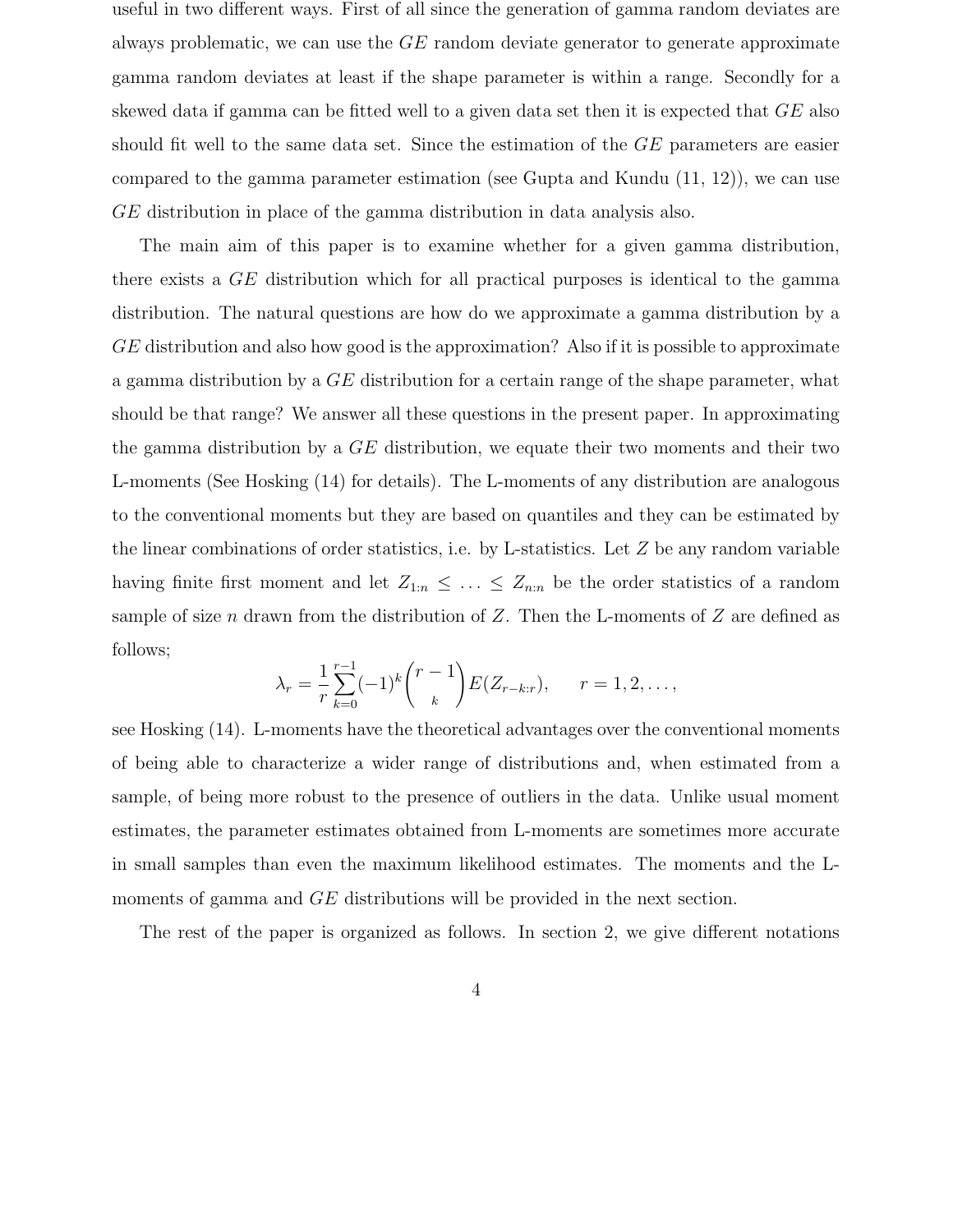used in this paper and some of the preliminaries. In section 3, we give two methods to approximate a gamma distribution by a GE distribution and discuss the goodness of these approximations. In section 4, we consider the generation of approximate gamma random deviates using GE generator. The data analysis are reported in section 5. Finally the conclusion appears in section 6.

### 2. NOTATIONS AND PRELIMINARIES

In this section we provide all the notations used in this paper and also the preliminaries we need for further development. Generalized exponential distribution as defined in section 1, having shape parameter  $\alpha$  and the scale parameter  $\lambda$  will be denoted by  $GE(\alpha, \lambda)$ . If X follows  $GE(\alpha, \lambda)$ , then from Gupta and Kundu (10)

$$
\mu = E(X) = \frac{1}{\lambda} \left( \psi(\alpha + 1) - \psi(1) \right),
$$
  

$$
\sigma^2 = V(X) = \frac{1}{\lambda^2} \left( \psi'(1) - \psi'(\alpha + 1) \right),
$$
 (2.1)

here  $\psi(.)$  and  $\psi'(.)$  are the digamma function and the polygamma function respectively, see Johnson, Kotz and Balakrishnan (16). The two L-moments (Gupta and Kundu (11)) of X are

$$
\lambda_1 = \mu = \frac{1}{\lambda} (\psi(\alpha + 1) - \psi(1)),
$$
  
\n
$$
\lambda_2 = \frac{1}{\lambda} (\psi(2\alpha + 1) - \psi(\alpha + 1)).
$$
\n(2.2)

 $\text{Gamma}(\alpha, \lambda)$  denotes the gamma random variable with the density function

$$
g(x, \alpha, \lambda) = \frac{\lambda^{\alpha}}{\Gamma(\alpha)} x^{\alpha - 1} e^{-\lambda x}.
$$
 (2.3)

Here  $\alpha$  is the shape parameter and  $\lambda$  is the scale parameter. It is well known that if Y follows  $Gamma(\alpha,\lambda)$ , then

$$
\mu = E(Y) = \frac{\alpha}{\lambda}
$$
 and  $\sigma^2 = V(Y) = \frac{\alpha}{\lambda^2}$ .

The two L-moments of Y are

$$
\lambda_1 = E(Y) = \frac{\alpha}{\lambda}, \qquad \lambda_2 = \frac{1}{\lambda} \left[ \frac{\Gamma(\alpha + \frac{1}{2})}{\Gamma(\frac{1}{2}) \Gamma(\alpha)} \right] = \frac{1}{\lambda} B(\frac{1}{2}, \alpha),
$$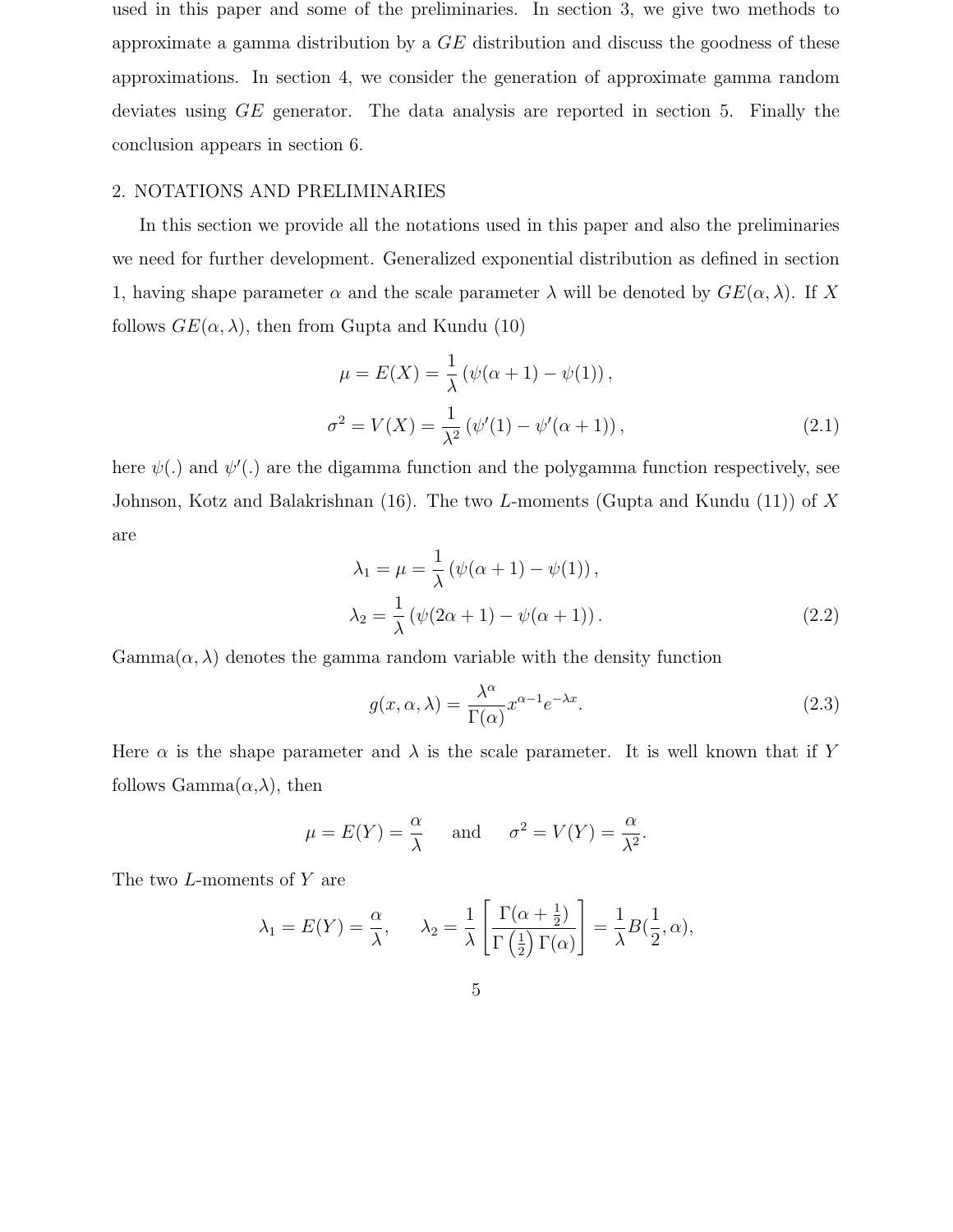see Hosking (14). We also provide the first two sample L-moments for convenience. Let  $X_1, \ldots, X_n$  be a random sample of size n from any distribution and if  $X_{(1)} < \ldots < X_{(n)}$ denote the ordered observations, then the first two sample L-moments say  $l_1$  and  $l_2$  are defined as;

$$
l_1 = \frac{1}{n} \sum_{i=1}^n X_i = \bar{X}, \qquad l_2 = \frac{2}{n(n-1)} \sum_{i=1}^n (i-1)X_{(i)} - \bar{X}.
$$

In the next section we study how we can approximate a gamma distribution by a  $GE$ distribution. The closeness of the two distributions will also be studied.

### 3. APPROXIMATION OF A GAMMA DISTRIBUTION BY A GE DISTRIBUTION

In this section we try to approximate a  $Gamma(\alpha, \lambda)$  distribution by a GE distribution. Therefore for a given  $\alpha$  and  $\lambda$ , our problem is to find  $\alpha^*$  and  $\lambda^*$  such that  $GE(\alpha^*, \lambda^*)$  is closest to Gamma $(\alpha, \lambda)$ . Since both the distributions have two parameters each, we want the two distributions should have at least the same measure of locations and the measure of spreads. It can be achieved in two different ways.

**Method 1:** For the given  $\alpha$  and  $\lambda$  of the gamma distribution, we equate the mean and variance of the gamma with  $GE$  and obtain  $\lambda^*$  and  $\alpha^*$ . They are as follows;

$$
\alpha = \frac{(\psi(\alpha^* + 1) - \psi(1))^2}{(\psi'(1) - \psi'(\alpha^* + 1))},\tag{3.1}
$$

$$
\lambda^* = \frac{\lambda}{\alpha} \left( \psi(\alpha^* + 1) - \psi(1) \right). \tag{3.2}
$$

Therefore, for given  $\alpha$  and  $\lambda$ ,  $\alpha^*$  can be obtained by solving (3.1) and then  $\lambda^*$  can be obtained from (3.2). We denote this pair as  $(\alpha_1^*, \lambda_1^*)$ .

**Method 2:** In this method, instead of equating the two moments of  $Gamma(\alpha, \lambda)$  and  $GE(\alpha^*, \lambda^*)$ , we equate the two L- moments to solve for  $\alpha^*$  and  $\lambda^*$ . For a given  $\alpha$  and  $\lambda$ ,  $\alpha^*$ can be obtained by solving

$$
\frac{\Gamma(\frac{1}{2})\Gamma(\alpha+1)}{\Gamma(\alpha+\frac{1}{2})} = \frac{\psi(\alpha^*+1) - \psi(1)}{\psi(2\alpha^*+1) - \psi(\alpha^*+1)}.
$$
\n(3.3)

Once  $\alpha^*$  is obtained,  $\lambda^*$  can be obtained from equation (3.2). We denote this pair as  $(\alpha_2^*, \lambda_2^*)$ .

The next question is how good are these approximations? The goodness of these approximations can be tested in different ways. Two important measure of discrepancies are (i)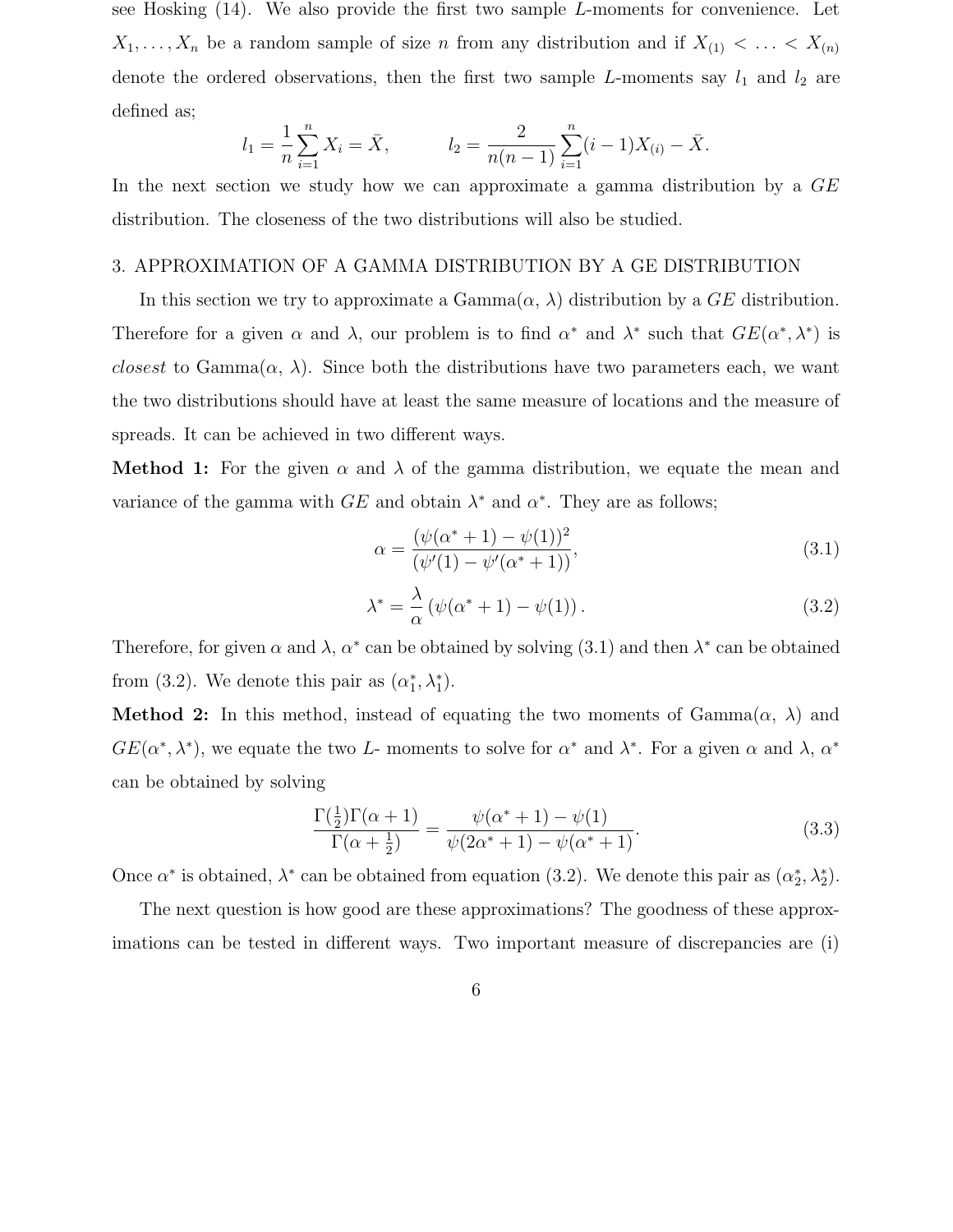Kolmogorov discrepancy and (ii) Kullback-Leibler discrepancy (Kullback and Leibler (17)). Kolmogorov discrepancy measure  $(KDM)$  between the two distribution functions, say between  $F_1(.)$  and  $F_2(.)$  can be defined as

$$
KDM(F_1, F_2) = \sup_x |F_1(x) - F_2(x)|.
$$

Let  $f_i(x)$  be the probability density function corresponding to  $F_i(x)$ ,  $i = 1, 2$ . Then logarithm of the likelihood ratio,  $log\left(\frac{f_1(x)}{f_2(x)}\right)$  $f_2(x)$ ), is considered as the information in  $x$  for discrimination in favor of  $F_1(x)$  against  $F_2(x)$ . The mean information for discrimination in favor of  $F_1(x)$ against  $F_2(x)$  is called Kullback-Leibler discrepancy measure (KLDM) of  $F_2(x)$  from  $F_1(x)$ and is defined as

$$
KLDM(F_1,F_2) = E_{F_1}log\left(\frac{f_1(x)}{f_2(x)}\right).
$$

Note that although  $KDM$  is symmetric with respect to  $F_1$  and  $F_2$  but  $KLDM$  is not. However, we could consider a measure of divergence between  $F_1(.)$  and  $F_2(.)$ , which is symmetric and is defined as

$$
SKLDM(F_1,F_2) = KLDM(F_1,F_2) + KLDM(F_2,F_1).
$$

Now we compute the Kullbuck-Leibler discrepancy measures between different distributions. Let's denote  $KLDM$  between Gamma  $(\alpha_1, \lambda_1)$  and  $GE(\alpha_1^*, \lambda_1^*)$  as  $KLDM(G_1, GE_1)$ , Gamma  $(\alpha_1, \lambda_1)$  and Gamma $(\alpha_2, \lambda_2)$  as KLDM  $(G_1, G_2)$ , similarly we define the KLDM between  $GE(\alpha_1^*, \lambda_1^*)$  and  $GE(\alpha_2^*, \lambda_2^*)$  as  $KLDM(GE_1, GE_2)$  etc. We denote  $f_{GE_1}(x)$  =  $f(x; \alpha_1^*, \lambda_1^*)$  (see (1.2)), similarly  $f_{GE_2}(x) = f(x; \alpha_2^*, \lambda_2^*)$ , moreover,  $f_{G_1}(x)$  and  $f_{G_2}(x)$  as the density functions of  $Gamma(\alpha_1, \lambda_1)$  and  $Gamma(\alpha_2, \lambda_2)$  respectively (see (2.3)). Therefore,

$$
KLDM(G_1, GE_1) = \int_0^\infty f_{G_1}(x)ln\left(\frac{f_{G_1}(x)}{f_{GE_1}(x)}\right)dx
$$
  
\n
$$
= \int_0^\infty f_{G_1}(x)ln(f_{G_1}(x))dx - \int_0^\infty f_{G_1}(x)ln(f_{GE_1}(x))dx
$$
  
\n
$$
= \alpha_1 ln(\lambda_1) - (\alpha_1 + ln(\Gamma(\alpha_1)) + (\alpha_1 - 1)(\psi(\alpha_1) - ln(\lambda_1)) - ln(\alpha_1^*\lambda_1^*)
$$
  
\n
$$
+ \frac{\lambda_1^*\alpha_1}{\lambda_1} - (\alpha_1^* - 1)\lambda_1^{\alpha_1} \int_0^\infty ln(1 - e^{-\lambda_1^*x}) \frac{x^{\alpha_1 - 1}}{\Gamma(\alpha_1)} e^{-\lambda_1 x} dx.
$$
 (3.5)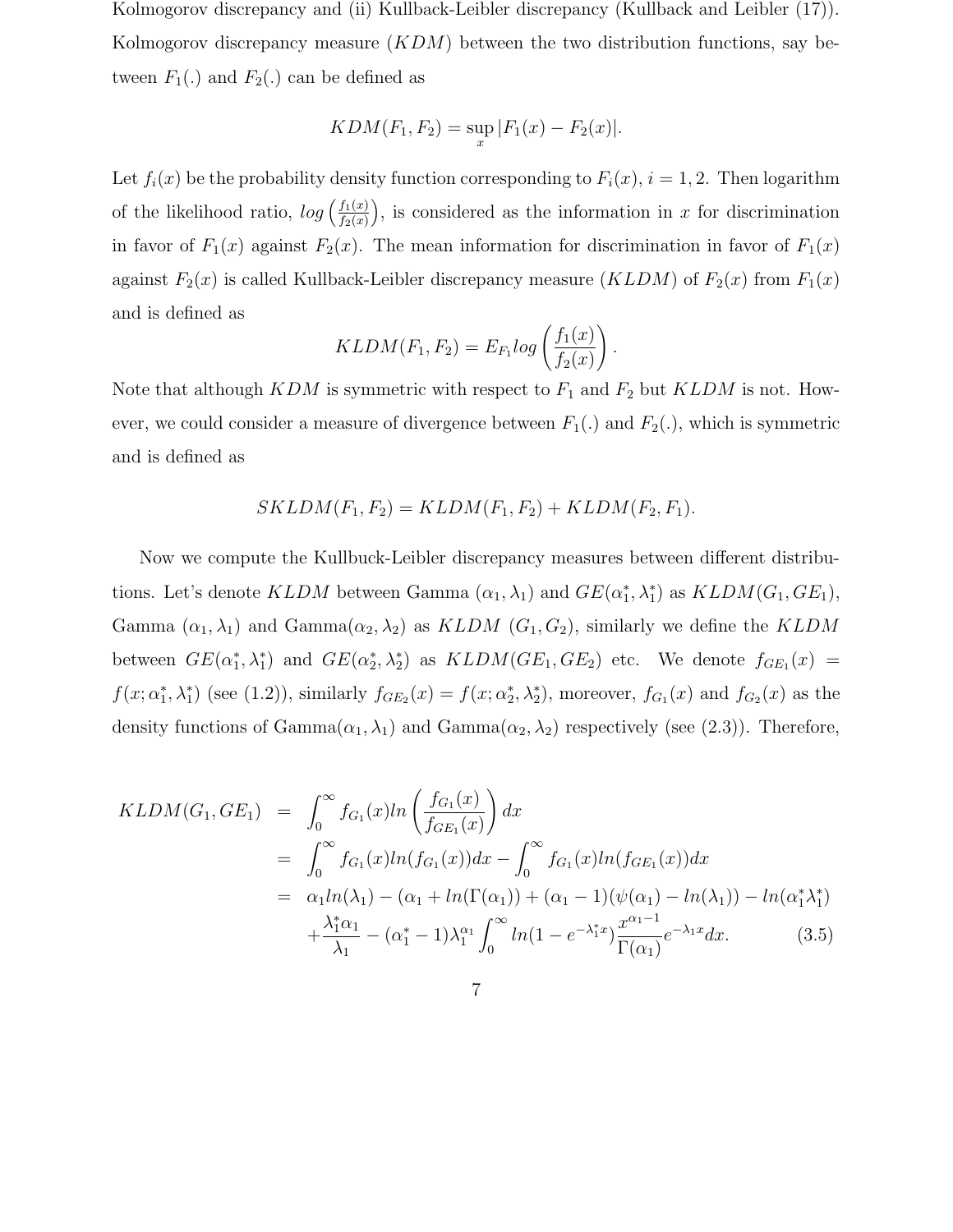$$
KLDM(GE_1, G_1) = \int_0^\infty f_{GE_1}(x)ln\left(\frac{f_{GE_1}(x)}{f_{G_1}(x)}\right)dx
$$
  
\n
$$
= \int_0^\infty f_{GE_1}(x)ln(f_{GE_1}(x))dx - \int_0^\infty f_{GE_1}(x)ln(f_{G_1}(x))dx
$$
  
\n
$$
= -1 + ln(\alpha_1^* \lambda_1^*) + \psi(1) - \psi(\alpha_1^*) + ln(\Gamma(\alpha_1)) + \frac{\lambda_1}{\lambda_1^*}(\psi(\alpha_1^* + 1) - \psi(1))
$$
  
\n
$$
-\alpha_1 ln(\lambda_1) - (\alpha_1 - 1) \int_0^\infty \lambda_1^* \alpha_1^* ln(x) (1 - e^{-\lambda_1^* x})^{\alpha_1^* - 1} e^{-\lambda_1^* x} dx.
$$

$$
(3.6)
$$

$$
KLDM(G_1, G_2) = \int_0^\infty f_{G_1}(x)ln\left(\frac{f_{G_1}(x)}{f_{G_2}(x)}\right) dx
$$
  
\n
$$
= \int_0^\infty f_{G_1}(x)ln(f_{G_1}(x))dx - \int_0^\infty f_{G_1}(x)ln(f_{G_2}(x))dx
$$
  
\n
$$
= \alpha_1 ln(\lambda_1) - \alpha_2 ln(\lambda_2) + ln\left(\frac{\Gamma(\alpha_2)}{\Gamma(\alpha_1)}\right)
$$
  
\n
$$
+ (\alpha_1 - \alpha_2) (\psi(\alpha_1) - ln(\lambda_1)) + \alpha_1 \left(\frac{\lambda_2}{\lambda_1} - 1\right).
$$
\n(3.7)

$$
KLDM(GE_1, GE_2) = \int_0^\infty f_{GE_1}(x)ln\left(\frac{f_{GE_1}(x)}{f_{GE_2}(x)}\right) dx
$$
  
\n
$$
= \int_0^\infty f_{GE_1}(x)ln(f_{GE_1}(x))dx - \int_0^\infty f_{GE_1}(x)ln(f_{GE_2}(x))dx
$$
  
\n
$$
= ln\left(\frac{\alpha_1^*\lambda_1^*}{\alpha_2^*\lambda_2^*}\right) - \frac{(\alpha_1^*-1)}{\alpha_1^*} + \left(\frac{\lambda_2^*}{\lambda_1^*} - 1\right) (\psi(\alpha_1^*+1) - \psi(1))
$$
  
\n
$$
-(\alpha_2^*-1)\alpha_1^*\lambda_1^* \int_0^\infty ln(1 - e^{-\lambda_2^*x})(1 - e^{-\lambda_1^*x})^{\alpha_1^*-1}e^{-\lambda_1^*x}dx.
$$
\n(3.8)

Similarly, we can get the other  $KLDM$ 's also. Using  $(3.5)-(3.8)$  we can compute easily the different SKLDM's also. We compute numerically the KDM and KLDM between gamma and the corresponding  $GE$  approximate distributions for different values of the shape parameter when the scale parameter of gamma is fixed at one. The results are reported in Tables 1 and 2.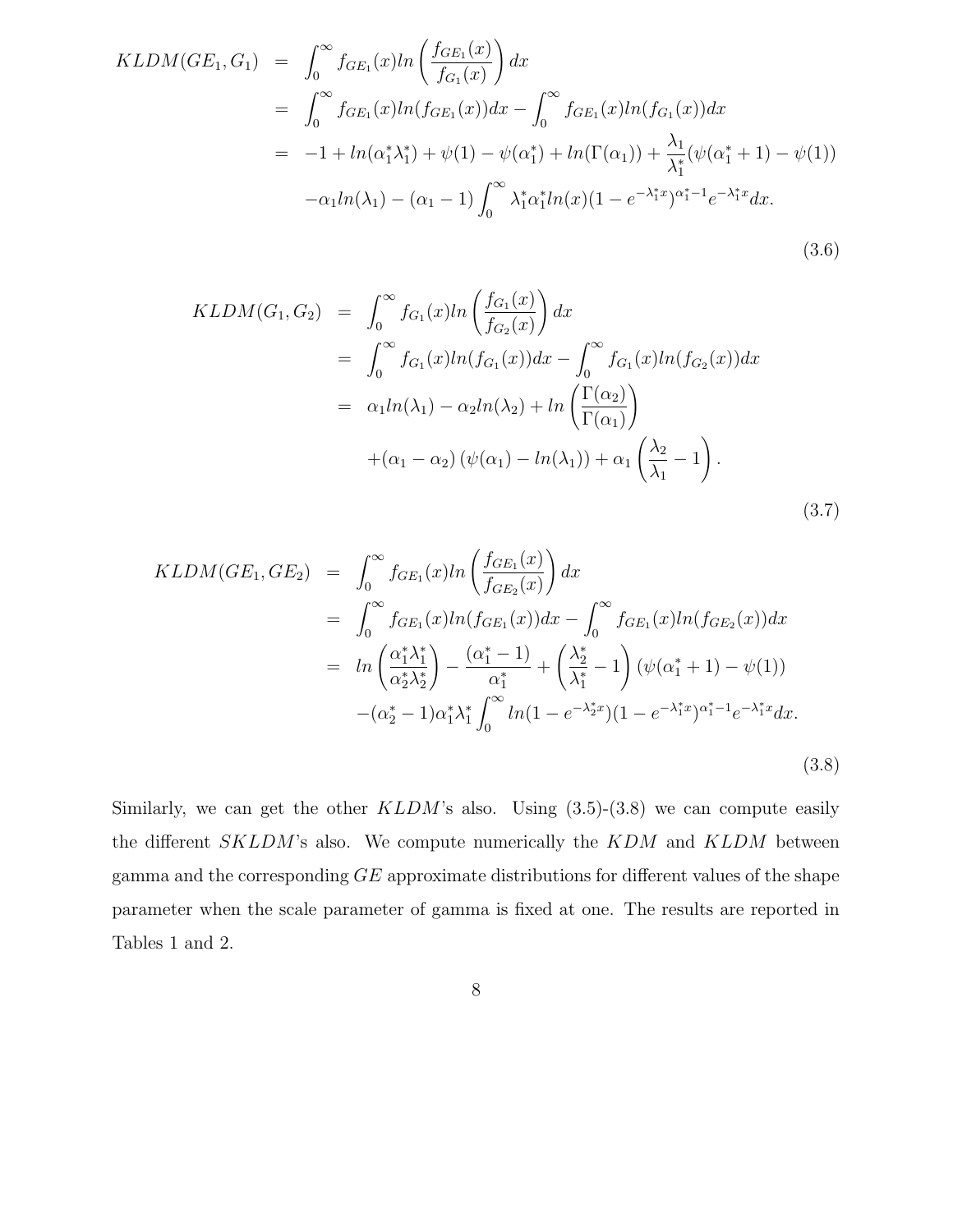From the tables it is clear that the discrepancy between Gamma and  $GE$  is minimum when the shape parameter of gamma is one. In that case both the distributions become exponential distribution. As the shape parameter goes away from one (in both directions) the discrepancy between the two increases. From the tables it is clear that  $GE(\alpha_2^*,\lambda_2^*)$  is closer to the gamma compared to  $GE(\alpha_1^*, \lambda_1^*)$ . At this point we make the conjecture that for any given  $\alpha$  between 0 and 2.5, there exists a GE distribution which can approximate the gamma distribution for all practical purposes. Now we try to verify this conjecture in the next section using numerical simulations.

### 4. GENERATING GAMMA DISTRIBUTION USING GE GENERATOR

In the previous section we have observed that we can approximate a gamma distribution reasonably well by a GE distribution if the shape parameter of the gamma distribution is close to one. It is also observed that the  $GE$  distribution having the same two L-moments with the gamma distribution, is closer than the GE distribution having the same two raw moments. In this section, we discuss how we can generate Gamma  $(\alpha,1)$  using GE random deviate generator. Note that once we can generate pseudo Gamma  $(\alpha,1)$  random number, then the generation of pseudo Gamma  $(\alpha, \lambda)$  random number is immediate. The main idea of generator of pseudo Gamma  $(\alpha,1)$  random number using  $GE$  is as follows. First, we identify a GE distribution which is 'closest' to the Gamma  $(\alpha,1)$  distribution by using methods 1 or 2 as described in the previous section. Once we identify the GE distribution, we generate a random sample from the  $GE$  distribution in a cost effective and efficient way. We simply generate pseudo random numbers  $u_1, u_2, \ldots, u_n$  from uniform  $(0,1)$  and set  $x_i = -\frac{1}{\lambda^*} ln(1 - u_i^{\frac{1}{\alpha^*}})$  for  $i = 1, ..., n$ . Then  $x_1, ..., x_n$  is a pseudo random sample from  $GE(\alpha^*, \lambda^*)$ . For all practical purposes for a certain range of  $\alpha$ , generating pseudo random number from Gamma $(\alpha,1)$  is same as generating pseudo random number from  $GE(\alpha_1^*,\lambda_1^*)$ or from  $GE(\alpha_2^*, \lambda_2^*)$ . To verify our assertions, we test the following hypotheses.

 $H_0$ : The sample is from  $\text{Gamma}(\alpha, 1)$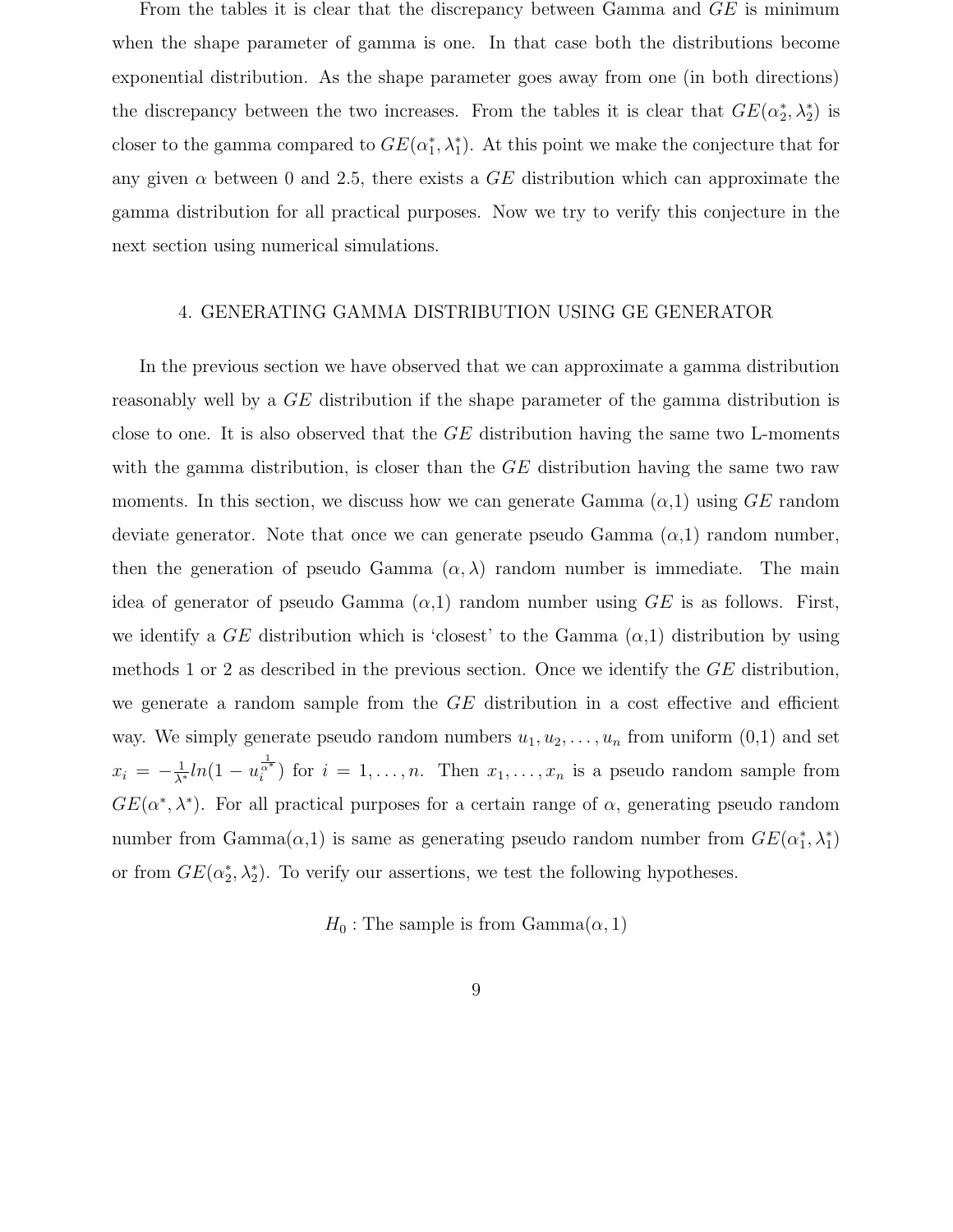$$
H_a: \text{The sample is not from Gamma}(\alpha, 1) \tag{4.1}
$$

We perform three different tests.

**Test-I** Generate a random sample of size n from a  $Gamma(\alpha,1)$  distribution and test the hypothesis (4.1).

**Test-II** Generate a random sample of size n from a  $GE(\alpha_1^*, \lambda_1^*)$  distribution and test the hypothesis (4.1).

**Test-III** Generate a random sample of size n from  $GE(\alpha_2^*, \lambda_2^*)$  distribution and test the hypothesis (4.1).

We perform the one sample Kolmogorov-Smirnov (K-S) test to test the above hypotheses. Note that the K-S statistic is same as the Kolmogorov discrepancy measure between the empirical distribution and the distribution function under  $H_0$ . We compute the K-S statistics and also compute the corresponding p-values. We take different  $n = 15, 25, 40, 50$  and different  $\alpha = .4, 1.2, 2.5$ . We replicate the process 1000 time and obtain the average p-values and the standard deviation of the p-values over 1000 replications. We also report the average K-S statistics and the standard deviation of the K-S statistics over 1000 replications. The results are reported in the tables 3-5.

From tables 3-5, it is quite clear that all the three tests behave very similarly. In all the cases the average p-values, the average K-S statistics and the standard deviation of the K-S statistics are quite close to each other. The average high p-values indicate that we accept the null hypothesis in all the cases. The results from the tests II and III indicate that if we generate a random sample from a GE distribution, then statistically we can not reject the hypothesis that it is coming from a gamma distribution. Comparing the results between test I with tests II, III, it is clear that the sample drawn from a GE distribution will behave as if it has been drawn from a gamma distribution. Therefore, if the shape parameter  $\alpha$  is between 0.0 to 2.5, we can generate good quality pseudo gamma random numbers, using  $GE$ random deviate generator. For larger values of  $\alpha$ , we can use the convolution property of the gamma to generate gamma random sample. However, some more research needs to be done and see if the quality will be better using convolution than using GE approximation.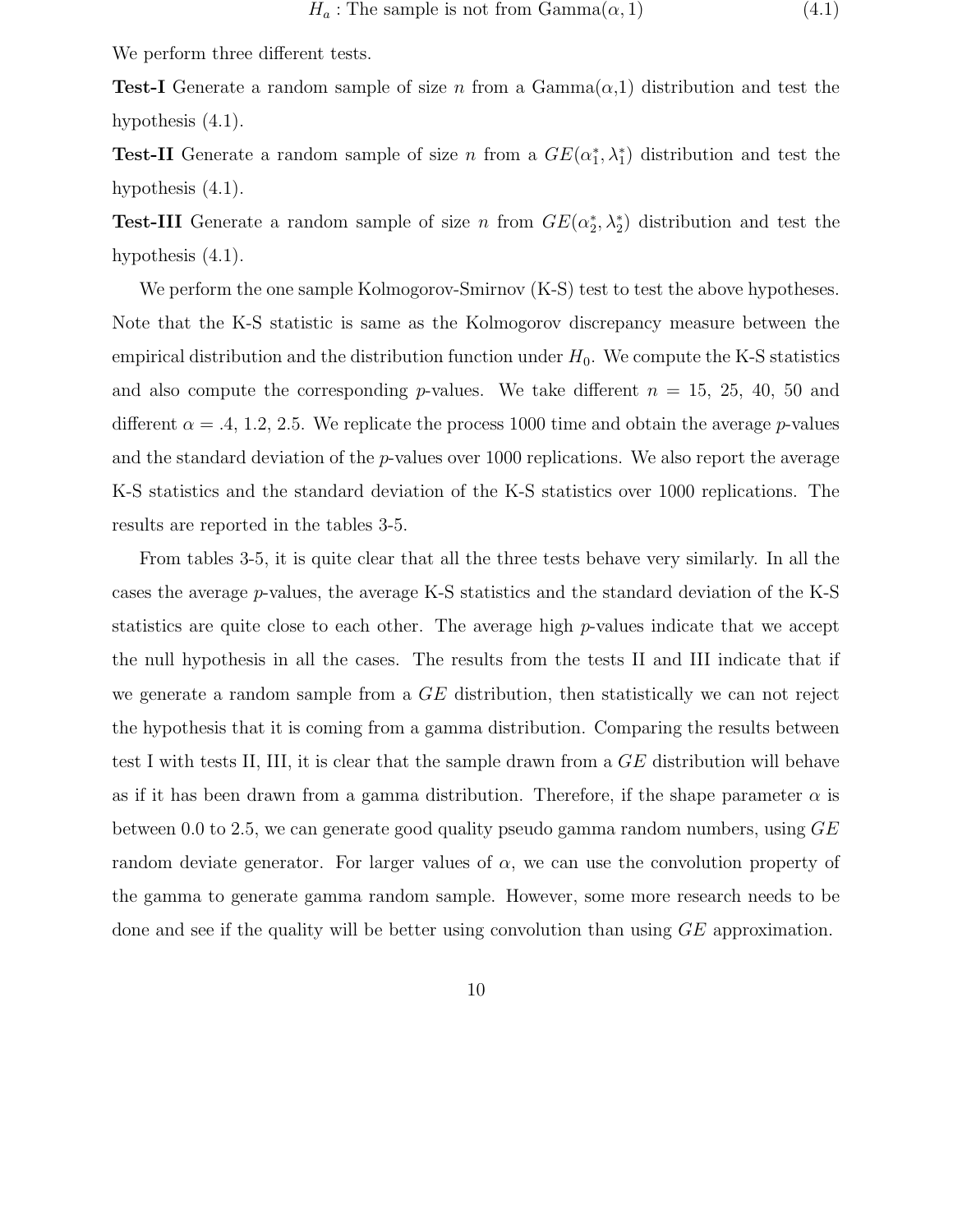#### 5. DATA ANALYSIS

In this section we use two data sets and fit both the gamma and the GE distribution functions. We estimate the unknown parameters in all the cases by maximum likelihood method (Method 1) and by the method of L-moments (Method 2). We examine the closeness of the two fitted distributions by several ways. The following two data sets are used. The two data sets represent the failure times of the air conditioning system of two different air planes see Bain and Engelhardt (3, page 101).

Data 1: Plane 7912: 1, 3, 5, 7, 11, 11, 11, 12, 14, 14, 14, 16, 16, 20, 21, 23, 42, 47, 52, 62, 71, 71, 87, 90, 95, 120, 120, 225, 246, 261.

Data 2: Plane 7911: 33, 47, 55, 56, 104, 176, 182, 220, 239, 246, 320.

A simple exploratory data analysis indicates that the shape of the density is reverse 'J' shaped for Data set 1 and unimodal for Data set 2. We first fit the exponential distribution to the Data set 1. The K-S statistic between the empirical distribution function and the fitted exponential distribution function is 0.2419 and the corresponding 'p' value is 0.0497. This indicates that the exponential fit is not very good for Data set 1. Next we try to fit gamma distribution and  $GE$  distribution to these data sets. In both the cases we estimate the unknown parameters by Method 1 and Method 2. We compute the K-S statistic and the corresponding 'p' values in all the cases. The results are reported in Table A.

From Table A, it is clear that both the distributions fit quite well to these data sets. Interestingly if the MLE's are used then the K-S statistics and the 'p' values are quite close to each other and similarly when the LME's are used the corresponding K-S statistics and the 'p' values are also quite close to each other for both the data sets. As in the previous section, it is also observed here that the fitted distributions provide better fit when the parameters are estimated by the L-moments than by the MLE's. Surprisingly, in both cases the estimated shape parameters by two different methods are quite different. We can not find a proper reason for that. To observe how different are the corresponding distribution functions, we compute the KDM's and SKLDM's between all fitted distributions in both the cases. The results are reported in Table B. In each box, the first figure represents the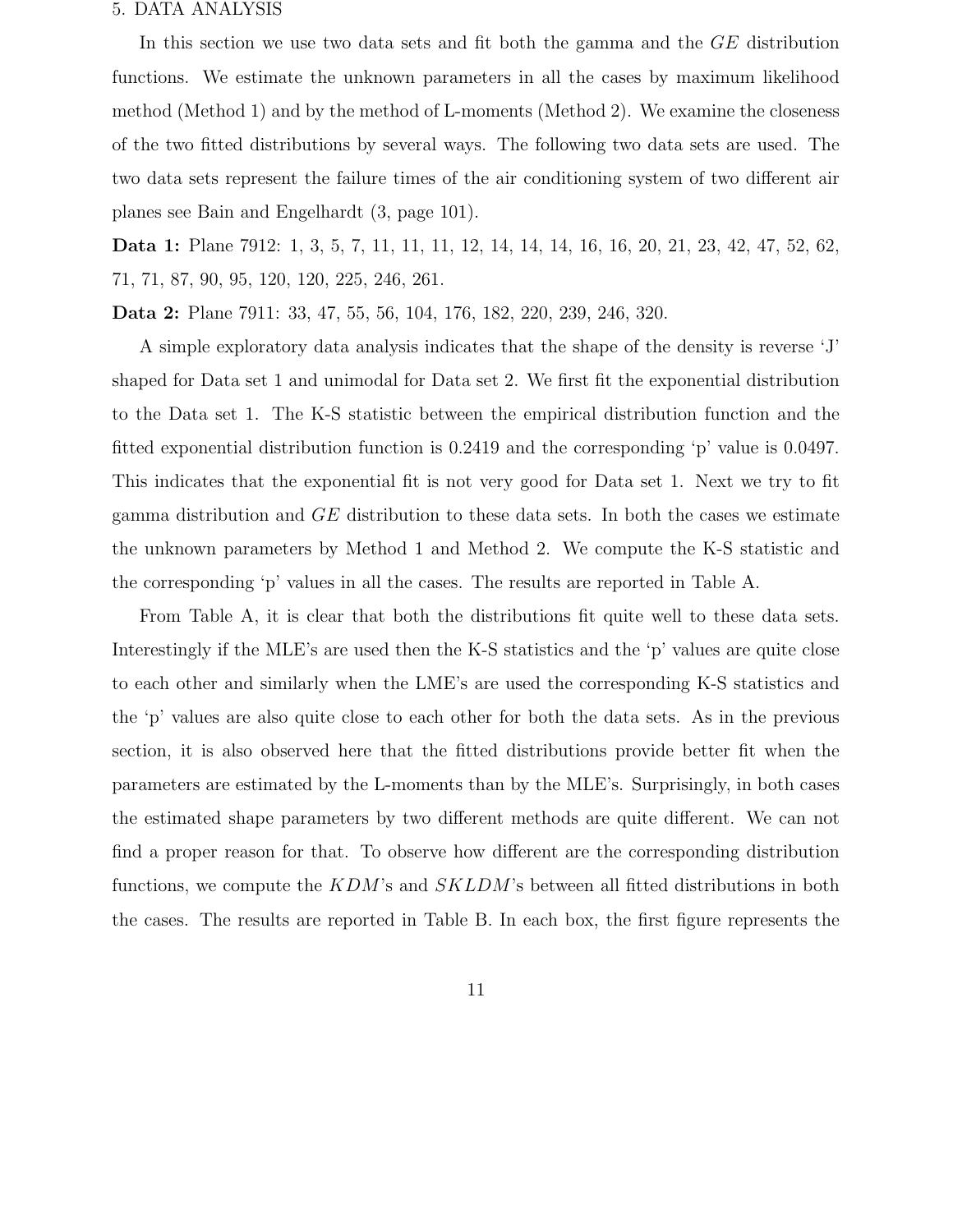KDM and the figure below represents the *SKLDM* for Data Set 1 and the corresponding values of the Data Set 2 are reported within brackets.

| Data Set       | Distribution | Methods    | $\alpha$ | $\lambda$ | $K-S$  | $\mathbf{p}$ |
|----------------|--------------|------------|----------|-----------|--------|--------------|
|                |              |            |          |           |        |              |
|                | Gamma        | <b>MLE</b> | 0.8134   | 0.0136    | 0.1706 | 0.3105       |
| $\mathbf{1}$   |              | <b>LME</b> | 0.6190   | 0.0104    | 0.1459 | 0.5002       |
|                | GE           | <b>MLE</b> | 0.8130   | 0.0145    | 0.1744 | 0.2926       |
|                |              | <b>LME</b> | 0.6006   | 0.0118    | 0.1491 | 0.4857       |
|                | Gamma        | <b>MLE</b> | 2.1457   | 0.0141    | 0.2167 | 0.6064       |
| $\overline{2}$ |              | LME        | 1.9394   | 0.0127    | 0.2165 | 0.6072       |
|                | GE           | <b>MLE</b> | 2.2427   | 0.0104    | 0.2194 | 0.5978       |
|                |              | <b>LME</b> | 2.1303   | 0.0102    | 0.2227 | 0.5781       |

Table A The goodness of fit of gamma and  $GE$  distributions

From Table B, it is clear that even though the shape parameters are significantly different between the MLE's and the LME's, the corresponding distribution functions are quite close to each other. Here also it is observed that the KDM's are slightly higher than the corresponding SKLDM. For Data Set 1, the maximum KDM is observed between the GE MLE and the GE LME and for Data Set 2, the maximum KDM is observed between Gamma MLE and Gamma LME. The minimum KDM is observed between the GE MLE and Gamma MLE for Data Set 1 and between the Gamma LME and GE LME for Data Set 2. Interestingly, it is also observed that the KDM between Gamma MLE and Gamma LME is more than the KDM between Gamma MLE and GE MLE or between Gamma LME and GE LME.

Based on these, we can say that for certain data set (if the shape parameter of the fitted gamma is less that 2.5) if a gamma distribution fits well, then we can use a  $GE$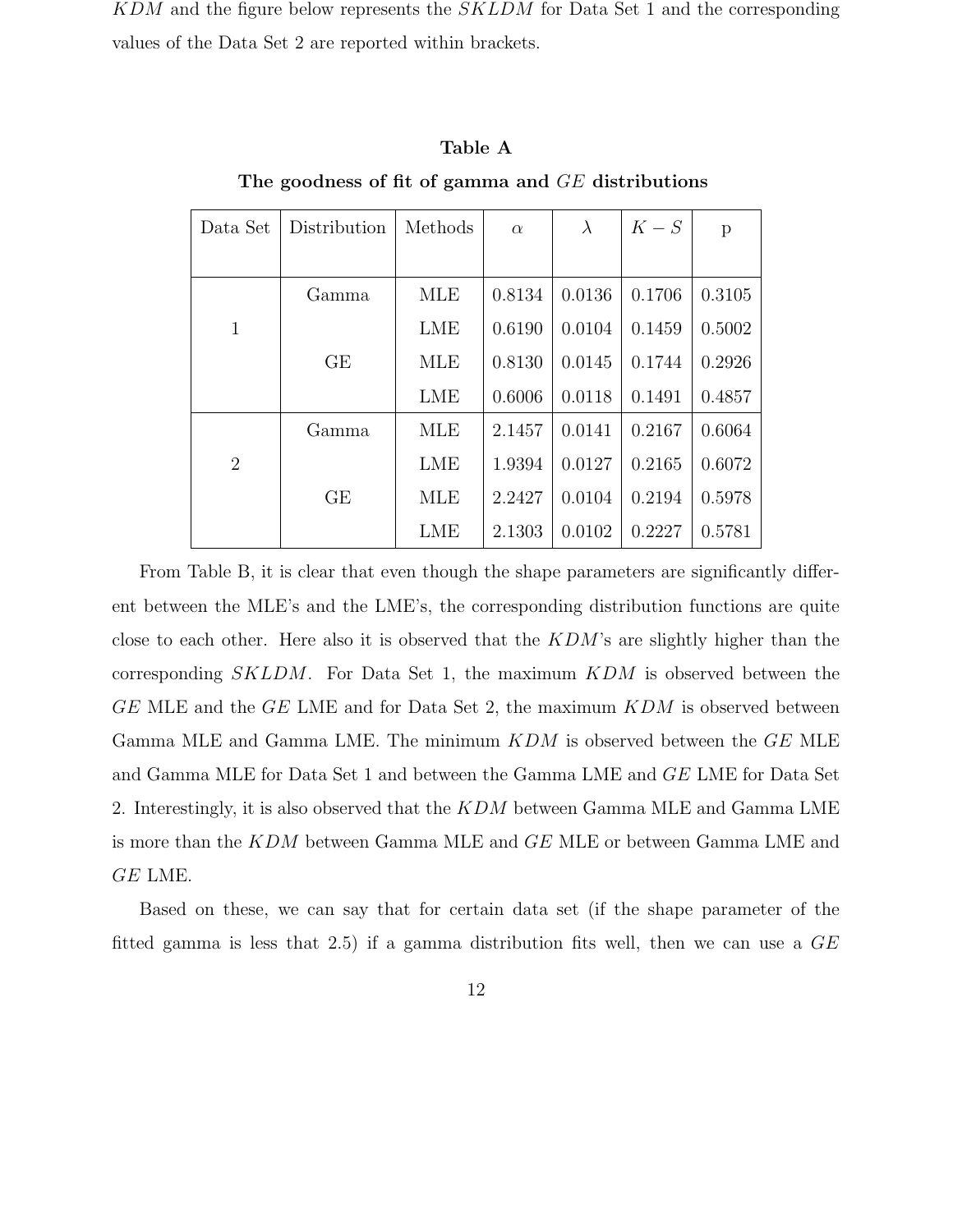distribution also and it is very difficult to differentiate the two fitted distribution functions. Since numerically the estimation of the GE parameters is much simpler than the estimation of the gamma parameters, we recommend to use GE distribution in place of the gamma distribution if the data are skewed.

#### Table B

Estimated Gamma Gamma GE GE GE Dist. | MLE | LME | MLE | LME Gamma  $\begin{bmatrix} 0 & 0 \\ 0.0659(0.0186) & 0.0042(0.0076) & 0.0688(0.0173) \end{bmatrix}$ MLE  $\vert$  0 (0)  $\vert$  0.0516(0.0059) | 0.0001(0.0026) | 0.0579(0.0051) Gamma  $(0.0659(0.0186) \cup 0.000000) \cup (0.0687(0.0147) \cup 0.0042(0.0063))$ LME  $\begin{bmatrix} 0.0516(0.0059) & 0.0005(0.0045) & 0.0005(0.0018) \end{bmatrix}$ GE 0.0042(0.0076) 0.0687(0.0147) 0 (0) 0.0714(0.0106) MLE  $\begin{bmatrix} 0.0001(0.0026) & 0.0546(0.0045) & 0 & 0 \end{bmatrix}$  0.0607(0.0026) GE  $\begin{bmatrix} 0.0688(0.0173) & 0.0042(0.0063) & 0.0714(0.0106) & 0 & 0 \end{bmatrix}$ LME  $\begin{bmatrix} 0.0579(0.0051) & 0.0005(0.0018) & 0.0607(0.0026) & 0 \end{bmatrix}$  0 (0)

The KDM's and the SKLDM's between the fitted distributions

#### 6. CONCLUSIONS

In this paper, we study the closeness between the gamma distribution and the generalized exponential distribution by using different methods. It is observed that if the shape parameter of the gamma distribution is not very high then a gamma distribution can be approximated very well by a  $GE$  distribution. This closeness between the two distributions can be used to generate gamma random numbers using GE generator. It is observed by extensive simulations that it is not possible to differentiate between a random sample from a gamma distribution and a random sample from a GE distribution. Further, by closely studying the two distributions by Kolmogorov discrepancy measure and by Kullback-Leibler discrepancy measure, it is observed that for  $\alpha$  close to one the two distributions are almost indistinguishable. In this paper, we come to the following two final conclusions. It is always

13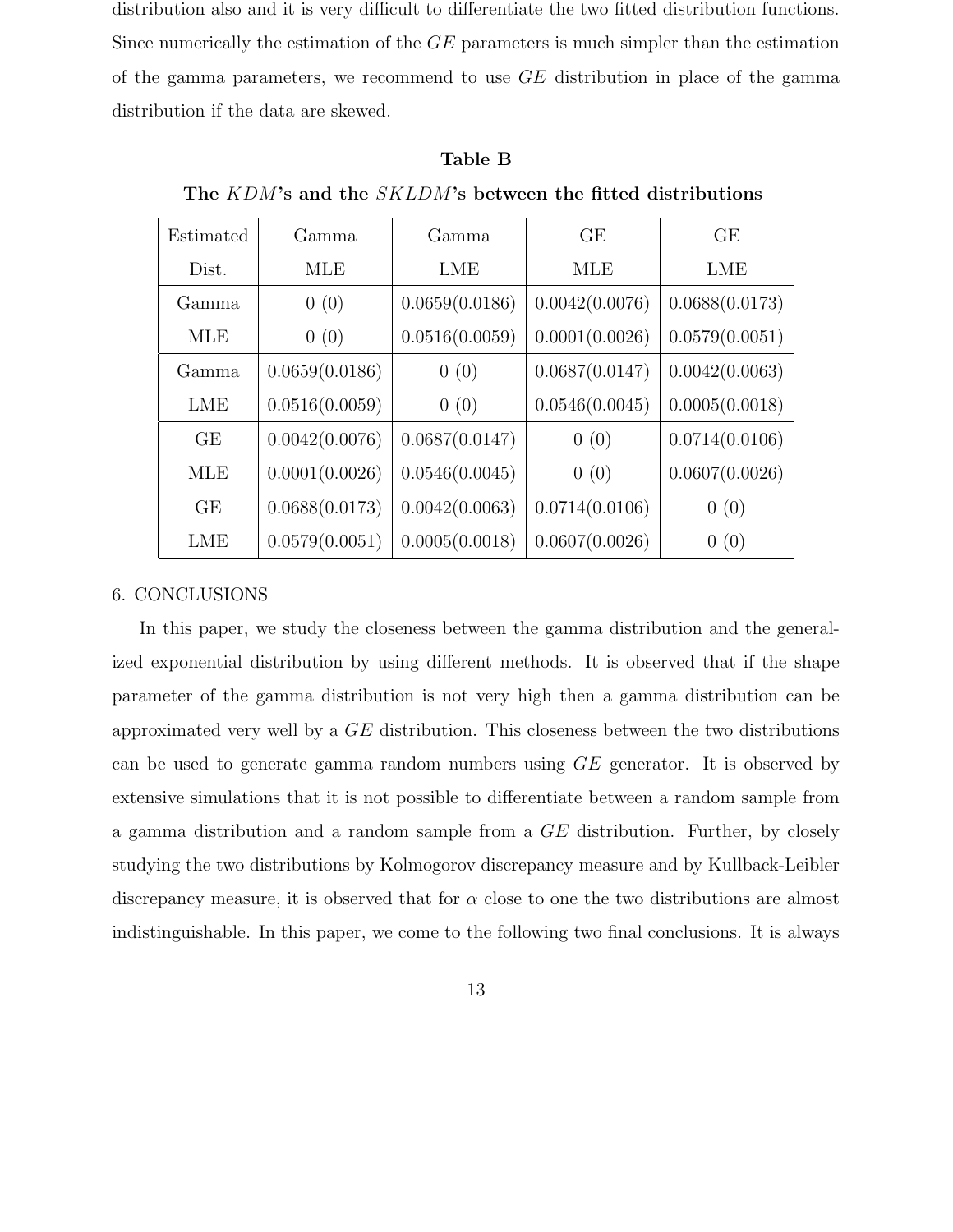possible to generate gamma random numbers using generalized exponential distribution for  $\alpha$  < 2.5. For a given data set, if gamma fits well and  $\alpha$  < 2.5, then the two-parameter GE also fits equally well to the same data set.

ACKNOWLEDGEMENTS: The authors would like to thank the referee for some helpful suggestions. Part of the work of the first author was supported by a grant from the Natural Sciences and Engineering Research Council.

### BIBLIOGRAPHY

(1) Ahrens, J.H. and Dieter, U. Computer methods for sampling from gamma, beta, Poisson and binomial distribution. Computing, 1974, 12, 223-246.

(2) Atkinson, A.C. An easily programmed algorithm for generating gamma random variables. Applied Statistics, 1977, 26, 232-234.

(3) Bain, L.J. and Engelhardt, M. Statistical Analysis of Reliability and Life-Testing Models, 2nd. Edition, Marcel and Dekker, New York, 1991.

(4) Cheng, R.C. H. The generation of gamma variables with non-integral shape parameter. Applied Statistics, 1977, 26, 71-75.

(5) Cheng, R.C.H. and Feast, G.M. Some simple gamma variate generators. Applied Statistics, 1979, 28, 290-295.

(6) Cheng, R.C.H. and Feast, G.M. Gamma variate generators with increased shape parameter range. Communications of the ACM, 1980, 23, 389-394.

(7) Devroye, L. A simple algorithm for generating random variates with a log-concave density. Computing, 1982, 33, 247-257.

(8) Fishman, G.S. Sampling from the gamma distribution on computer, Communications of the ACM, 1975, 19, 407-409.

(9) Greenwood, A.J. A fast generator for gamma distributed random variables. COMPSTAT,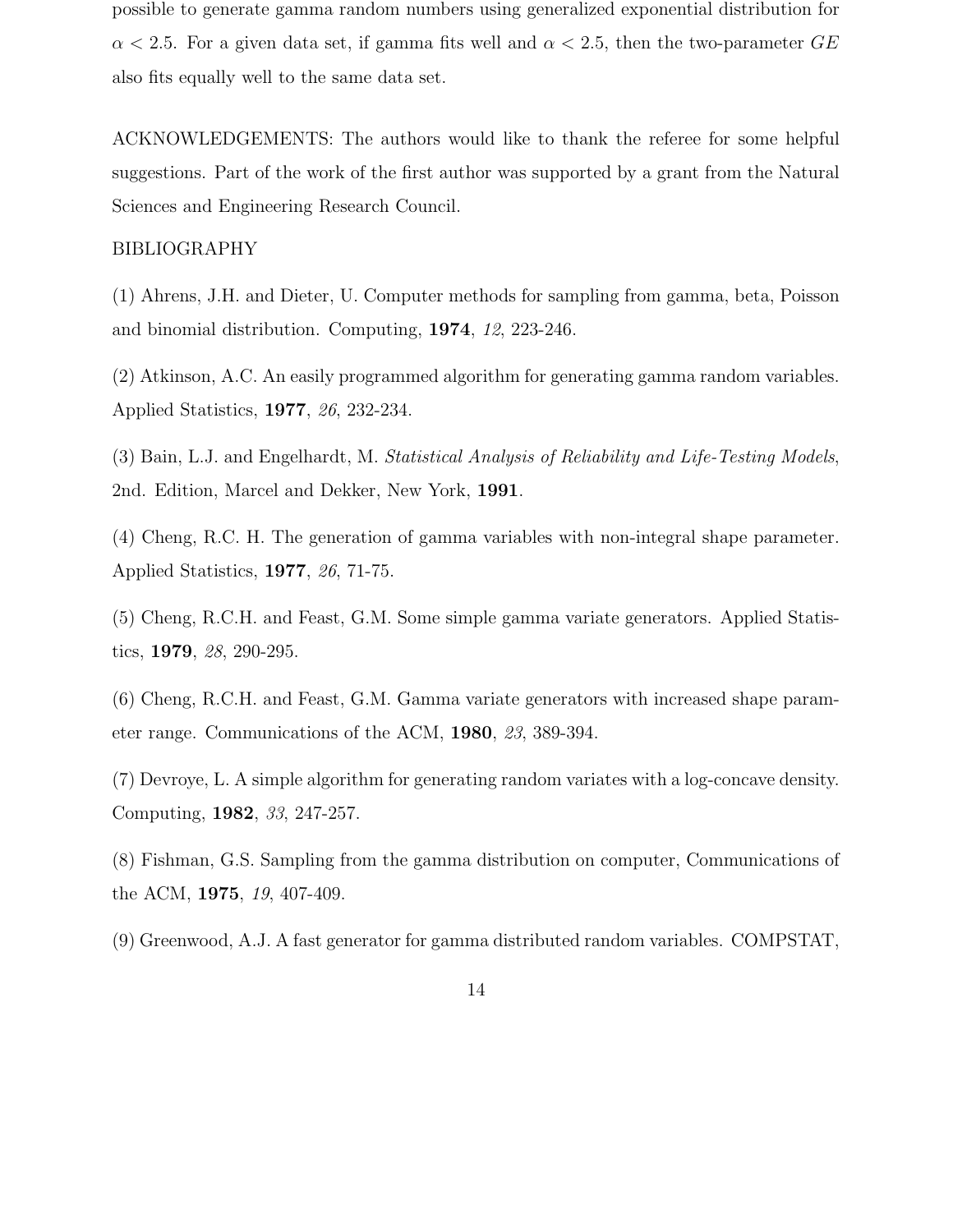Eds. Bruckman, G., Ferschl and F., Schmetterer, Physica Verlag, Vienna, 1974, 19-27.

(10) Gupta, R.D. and Kundu, D. Generalized exponential distributions. Australian and New Zealand Journal of Statistics, 1999, 41, 173-188.

(11) Gupta, R.D. and Kundu, D. Generalized exponential distributions; Different Method of Estimations. Journal of Statistical Computation and Simulation, 2001, 69, 315-338.

(12) Gupta, R.D. and Kundu, D. Generalized exponential distributions; Statistical Inferences. Journal of Statistical Theory and Applications, 2002, 1, 101-118.

(13) Gupta, R.D. and Kundu, D. Exponentiated Exponential Distribution; An alternative to gamma or Weibull distribution. Biometrical Journal, 2001, 43, 117-130.

(14) Hosking, J.R.M. L-moments: Analysis and estimation of distribution using linear combination of order statistics. Journal of Royal Statistical Society, B, 1990, 52, 105-124.

(15) Johnson, M.E. Multivariate Statistical Simulation, John Wiley and Sons, New York, 1987.

(16) Johnson, N., Kotz, S. and Balakrishnan, N. Continuous Univariate Distribution, Vol. 1, John Wiley and Sons, New York, 1995

(17) Kullback, S. and Leibler, R.A. On information and sufficiency. Annals of Mathematical Statistics, 1951, 22, 79-86.

(18) Marsaglia, G. The squeeze method for generating gamma variates, Computers and Mathematics with Applications, 1977, 3, 321-325.

(19) Schmeiser, B. and Lal, R. Squeeze methods for generating gamma variates. Journal of the American Statistical Association, 1980, 75, 679-682.

(20) Tadikamalla, P.R. Computer generation of gamma random variables. Communications of the ACM, 1978, 21, 419-422.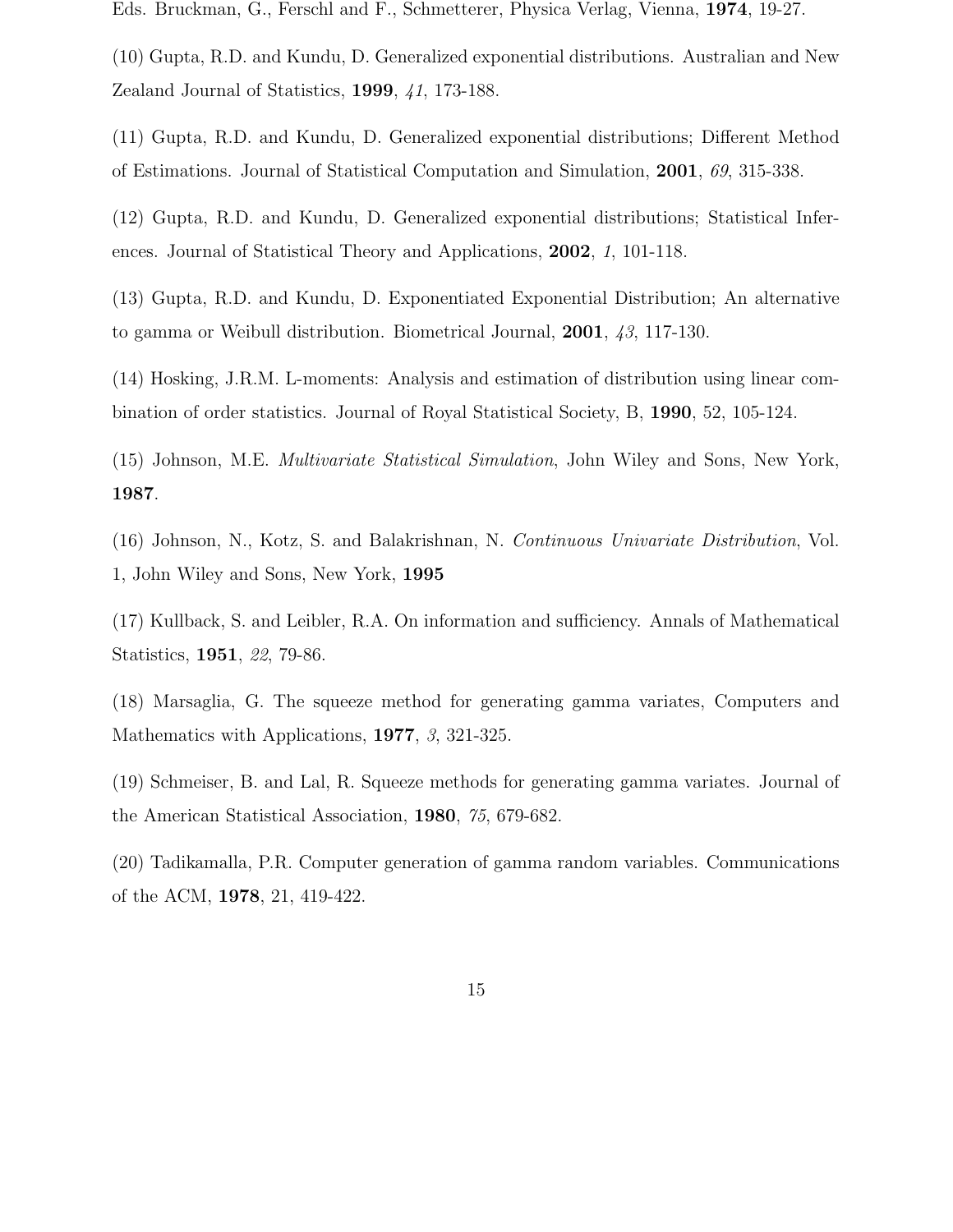(21) Tadikamalla, P.R. Computer generation of gamma random variables-II. Communications of the ACM, 1978, 21, 925-929.

(22) Tadikamalla, P.R. and Johnson, N.L. A complete guide to gamma variate generation. American Journal of Mathematical and Management Sciences, 1981, 1, 213-236.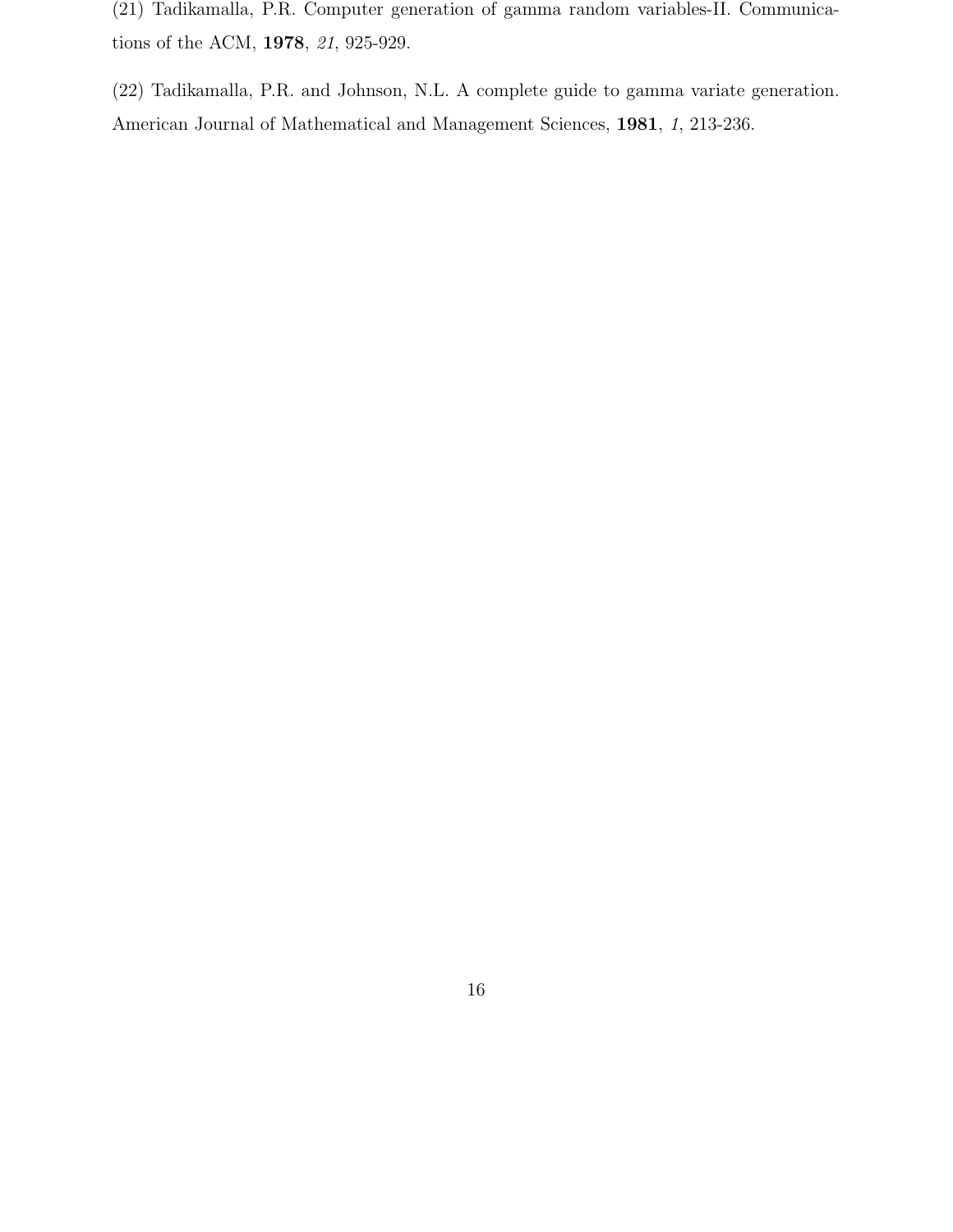# Kolmogorov and Kullback-Leibler discrepancy measures between Gamma and

| $\alpha$ | $\alpha_1^*$ | $\lambda_1^*$ | KDM(G, GE <sub>1</sub> ) | $\text{KLDM}(G, GE_1)$ |
|----------|--------------|---------------|--------------------------|------------------------|
| 0.1      | 0.089759     | 1.386839      | 0.034177                 | 0.004808               |
| 0.2      | 0.181456     | 1.322081      | 0.026809                 | 0.003412               |
| 0.3      | 0.275249     | 1.265259      | 0.020899                 | 0.002363               |
| 0.4      | 0.371272     | 1.214898      | 0.016116                 | 0.001582               |
| 0.5      | 0.469641     | 1.169876      | 0.012193                 | 0.001008               |
| 0.6      | 0.570461     | 1.129324      | 0.008929                 | 0.000596               |
| 0.7      | 0.673824     | 1.092558      | 0.006176                 | 0.000311               |
| 0.8      | 0.779816     | 1.059031      | 0.003821                 | 0.000129               |
| 0.9      | 0.888517     | 1.028299      | 0.001783                 | 0.000030               |
| 1.0      | 1.000000     | 1.000000      | 0.000000                 | 0.000000               |
| 1.2      | 1.231593     | 0.949543      | 0.002979                 | 0.000101               |
| 1.4      | 1.475128     | 0.905787      | 0.005380                 | 0.000364               |
| 1.6      | 1.731104     | 0.867384      | 0.007368                 | 0.000743               |
| 1.8      | 2.000000     | 0.833333      | 0.009052                 | 0.001208               |
| 2.0      | 2.282285     | 0.802878      | 0.010503                 | 0.001737               |
| 2.2      | 2.578420     | 0.775432      | 0.011774                 | 0.002315               |
| 2.4      | 2.888866     | 0.750535      | 0.012901                 | 0.002929               |
| $2.5\,$  | 3.049600     | 0.738925      | 0.013419                 | 0.003247               |
| 2.6      | 3.214084     | 0.727819      | 0.013911                 | 0.003572               |
| 3.0      | 3.910696     | 0.687790      | 0.015656                 | 0.004915               |
| $3.5\,$  | 4.872939     | 0.645721      | 0.017459                 | 0.006659               |
| 4.0      | 5.943969     | 0.610339      | 0.018963                 | 0.008436               |
| 4.5      | 7.131775     | 0.580055      | 0.020249                 | 0.010219               |

# GE Distributions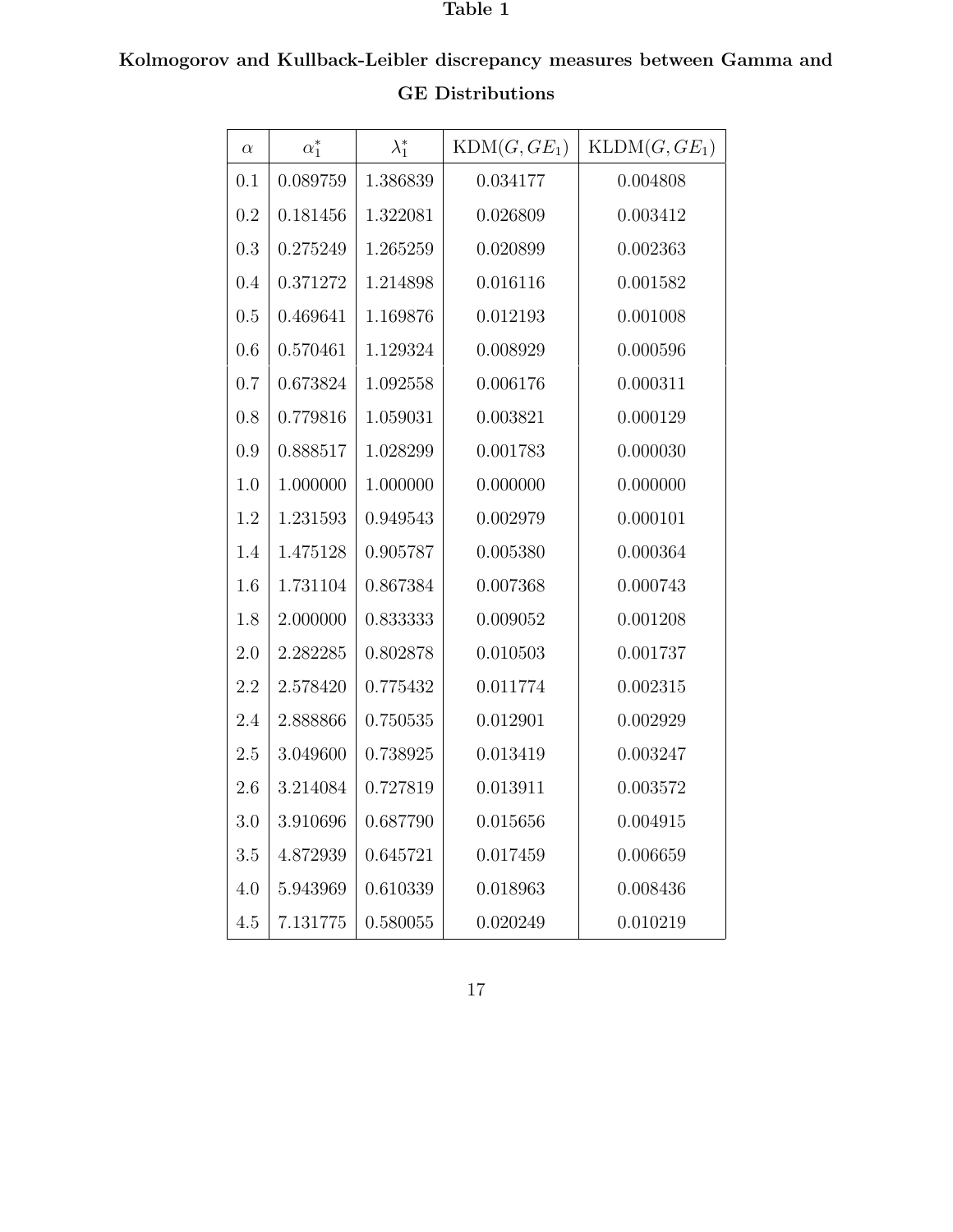# Kolmogorov and Kullback-Leibler discrepancy measures between Gamma and

| $\alpha$ | $\alpha_2^*$ | $\lambda_2^*$ | $KDM(G, GE_2)$ | $\text{KLDM}(G, GE_2)$ |
|----------|--------------|---------------|----------------|------------------------|
| 0.1      | 0.094851     | 1.460559      | 0.015591       | 0.001221               |
| 0.2      | 0.190045     | 1.377430      | 0.012501       | 0.001022               |
| 0.3      | 0.286006     | 1.306810      | 0.009958       | 0.000808               |
| 0.4      | 0.383060     | 1.247960      | 0.007837       | 0.000593               |
| 0.5      | 0.481465     | 1.192470      | 0.006043       | 0.000406               |
| 0.6      | 0.581430     | 1.145333      | 0.004504       | 0.000254               |
| 0.7      | 0.683130     | 1.103279      | 0.003165       | 0.000140               |
| 0.8      | 0.786710     | 1.065458      | 0.001988       | 0.000060               |
| 0.9      | 0.892296     | 1.031207      | 0.000940       | 0.000015               |
| 1.0      | 1.000000     | 1.000000      | 0.000000       | 0.000000               |
| 1.2      | 1.222138     | 0.945095      | 0.001628       | 0.000053               |
| 1.4      | 1.453799     | 0.898186      | 0.003000       | 0.000199               |
| 1.6      | 1.695558     | 0.857506      | 0.004183       | 0.000419               |
| 1.8      | 1.947920     | 0.821788      | 0.005220       | 0.000699               |
| 2.0      | 2.211349     | 0.790101      | 0.006646       | 0.001029               |
| 2.2      | 2.486277     | 0.761740      | 0.007830       | 0.001397               |
| 2.4      | 2.773119     | 0.736161      | 0.008958       | 0.001796               |
| $2.5\,$  | 2.921133     | 0.724278      | 0.009502       | 0.002006               |
| 2.6      | 3.072276     | 0.712938      | 0.010034       | 0.002221               |
| 3.0      | 3.709108     | 0.672265      | 0.012039       | 0.003129               |
| 3.5      | 4.581387     | 0.629829      | 0.014300       | 0.004335               |
| 4.0      | 5.544099     | 0.594358      | 0.016329       | 0.005586               |
| 4.5      | 6.603520     | 0.564139      | 0.018161       | 0.006859               |

# GE Distributions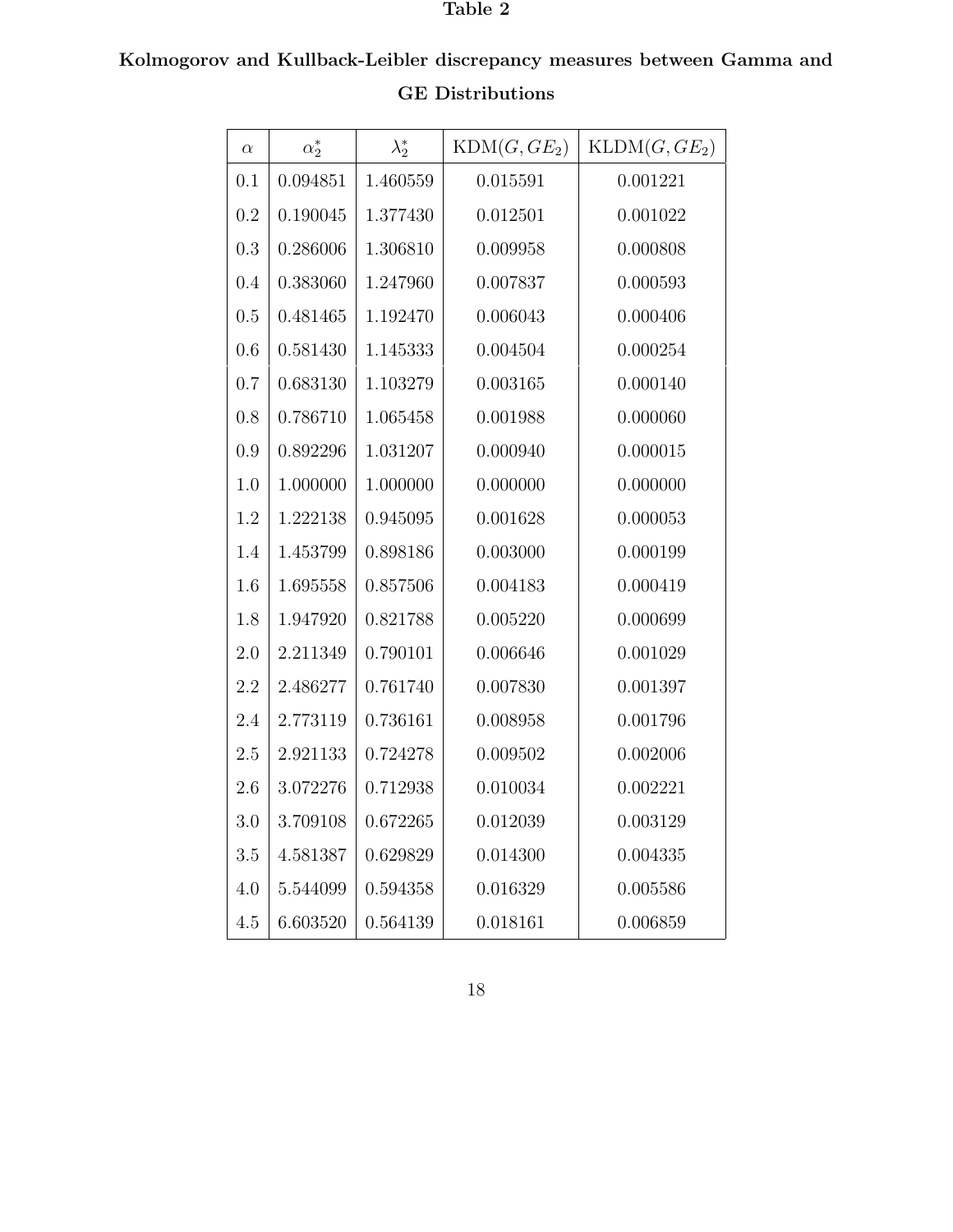| $\overline{n}$ | <b>Statistics</b> | $Test-I$ | $Test-II$ | Test-III |
|----------------|-------------------|----------|-----------|----------|
|                | Average p-value   | 0.6708   | 0.6791    | 0.6825   |
| 15             | S.D. of p-value   | 0.1987   | 0.1969    | 0.1952   |
|                | Average K-S Stat. | 0.7089   | 0.7045    | 0.7027   |
|                | S.D. of K-S Stat. | 0.1060   | 0.1050    | 0.1042   |
|                | Average p-value   | 0.6471   | 0.6587    | 0.6635   |
| 25             | S.D. of p-value   | 0.1704   | 0.1664    | 0.1663   |
|                | Average K-S Stat. | 0.7035   | 0.6975    | 0.6950   |
|                | S.D. of K-S Stat. | 0.0886   | 0.0865    | 0.0865   |
|                | Average p-value   | 0.6330   | 0.6386    | 0.6438   |
| 40             | S.D. of p-value   | 0.1423   | 0.1452    | 0.1448   |
|                | Average K-S Stat. | 0.7005   | 0.6977    | 0.6950   |
|                | S.D. of K-S Stat. | 0.0731   | 0.0745    | 0.0742   |
|                | Average p-value   | 0.6280   | 0.6323    | 0.6377   |
| 50             | S.D. of p-value   | 0.1257   | 0.1293    | 0.1292   |
|                | Average K-S Stat. | 0.6997   | 0.6975    | 0.6947   |
|                | S.D. of K-S Stat. | 0.0641   | 0.0660    | 0.0660   |

# K-S Goodness of Fit and P-values of the Different Tests when  $\alpha=.4$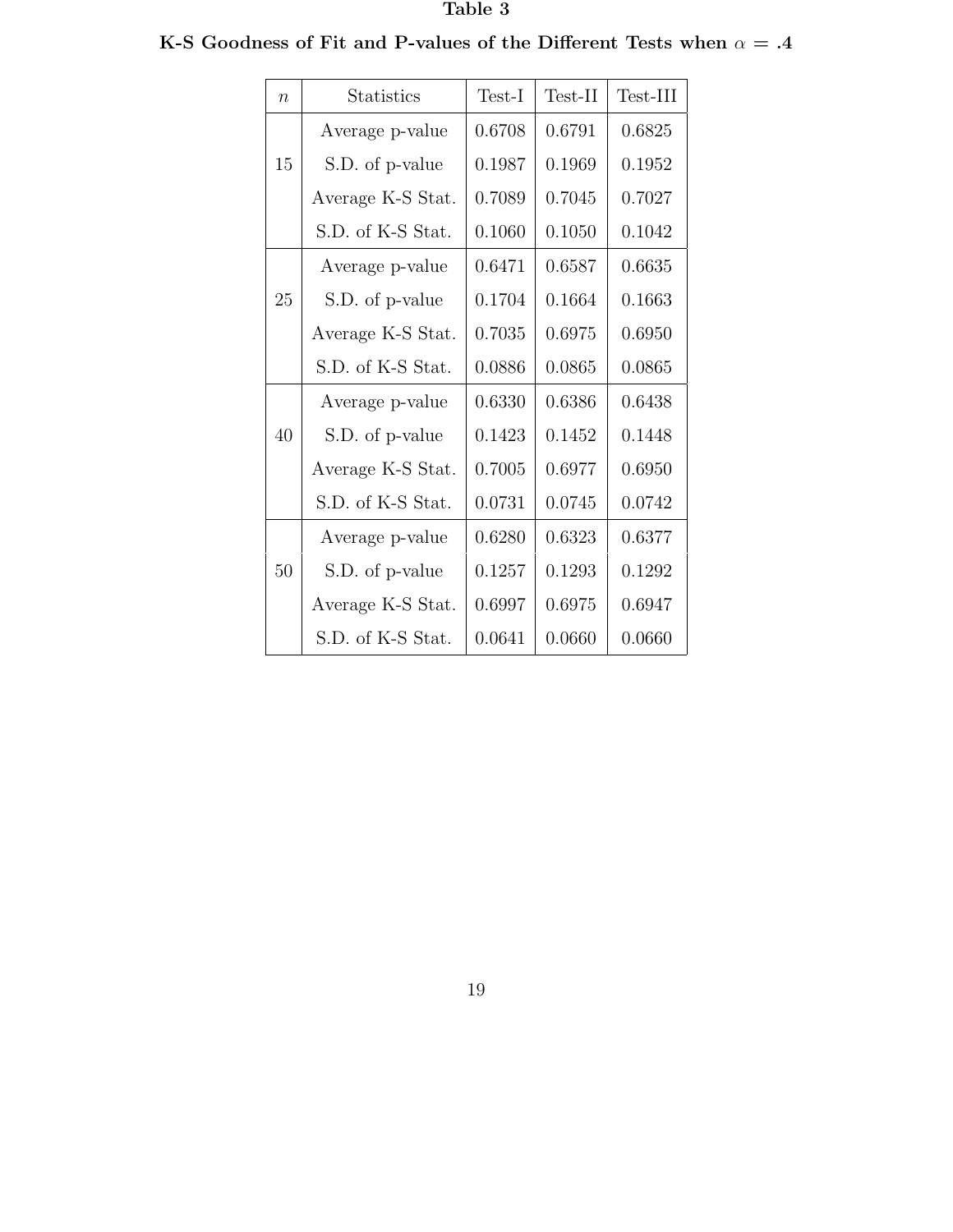| $\boldsymbol{n}$ | Statistics        | $Test-I$ | Test-II | Test-III |
|------------------|-------------------|----------|---------|----------|
|                  | Average p-value   | 0.8023   | 0.7958  | 0.7954   |
| 15               | S.D. of p-value   | 0.1699   | 0.1754  | 0.1754   |
|                  | Average K-S Stat. | 0.6388   | 0.6423  | 0.6425   |
|                  | S.D. of K-S Stat. | 0.0906   | 0.0936  | 0.0936   |
|                  | Average p-value   | 0.7844   | 0.7910  | 0.7904   |
| 25               | S.D. of p-value   | 0.1555   | 0.1555  | 0.1558   |
|                  | Average K-S Stat. | 0.6321   | 0.6287  | 0.6290   |
|                  | S.D. of K-S Stat. | 0.0809   | 0.0808  | 0.0810   |
|                  | Average p-value   | 0.7806   | 0.7855  | 0.7849   |
| 40               | S.D. of p-value   | 0.1373   | 0.1395  | 0.1398   |
|                  | Average K-S Stat. | 0.6245   | 0.6219  | 0.6223   |
|                  | S.D. of K-S Stat. | 0.0712   | 0.0723  | 0.0725   |
|                  | Average p-value   | 0.7737   | 0.7849  | 0.7841   |
| 50               | S.D. of p-value   | 0.1284   | 0.1251  | 0.1255   |
|                  | Average K-S Stat. | 0.6252   | 0.6195  | 0.6199   |
|                  | S.D. of K-S Stat. | 0.0659   | 0.0642  | 0.0644   |

# K-S Goodness of Fit and P-values of the Different Tests when  $\alpha = 1.2$